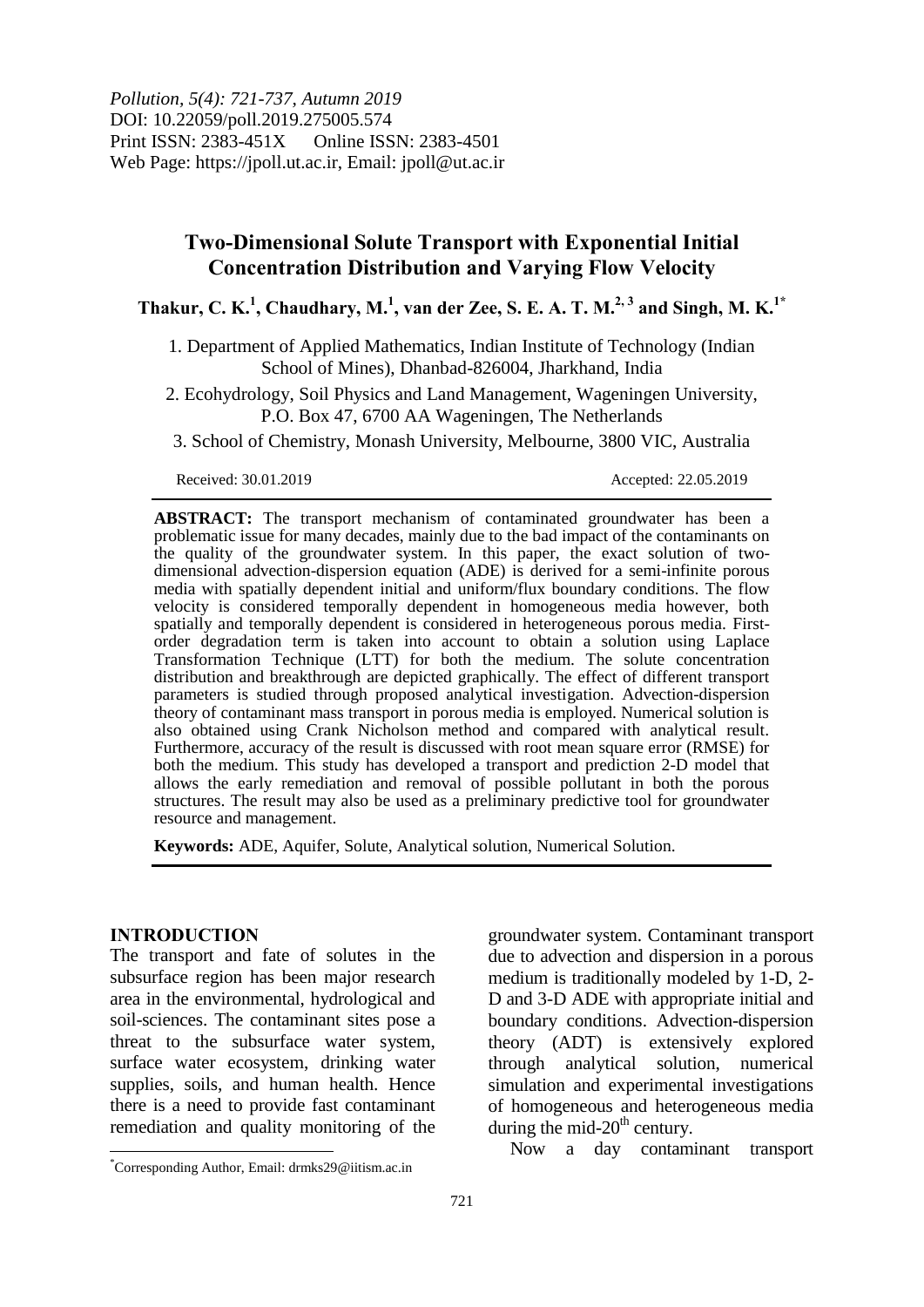modeling draw full attention to discuss various issues such as solute behaviour, concentration pattern etc., through numerical models, analytical models or both. Numerical and analytical solutions have its own limitation although these solutions are very much relevant for predicting contaminant concentration behaviour. Analytical solution provides closed form solution but it is usually limited with regard to the complexity only. These solutions are useful for benchmarking the numerical codes and solutions and even reduce computational effort as well. Accordingly, many onedimensional analytical solutions were developed. Analytical solution of solute transport model equation (STME) was<br>studied with temporally dependent with temporally dependent dispersion coefficient (Logan, 1996; Maraqa, 2007; Kazezyılmaz-Alhan, 2008; Kumar et al., 2009; Singh et al., 2009; Hayek, 2016; Van Duijn & Van Der Zee, 2018). Also, the exact and approximate solutions of the onedimensional advection-dispersion equation was explored in a heterogeneous porous media with a spatially dependent dispersion coefficient (Yates, 1992). The solution was obtained for a constant/flux boundary condition with asymptotic and exponential dispersion coefficients. Also, for a onedimensional domain an analytical solution was provided for infinite domain and four different types of temporally dependent dispersion coefficients (Basha & El-Habel, 1993).

Two-dimensional situations were investigated for finite and infinite domains and diverse options for decay and sorption kinetics (Park & Zhan, 2001; Tadjeran & Meerschaert, 2007; Singh et al., 2010; Wang & Huang, 2011; Khebchareon, 2012; Cremer et al., 2016). An exact solution of the twodimensional ADE was provided with a time dependent dispersion coefficient. Instantaneous and continuous point-source solutions were explored for constant, linear, asymptotic and exponentially varying dispersion coefficients (Aral & Liao, 1996).

A two-dimensional analytical solution of the ADE was presented with velocity dependent dispersion in an isotropic medium and with a constant/zero flux boundary condition (Broadbridge et al., 2002). Transient groundwater flow was discussed analytically and numerically with spatially dependent parameters in heterogeneous anisotropic porous medium (Belyaev et al., 2007).

In groundwater systems, a special case of two-dimensional transport is formed by aquifer-aquitard interactions and investigated the two-dimensional STME i.e., an aquiferaquitard system by an averaged approximation method with first and third type boundary conditions (Zhan et al., 2009). They assumed longitudinal and transversal dispersions in the aquifer and vertical advection and diffusion in the aquitard (Tang et al.,1981). Applying a power series technique, an analytical solution of the twodimensional ADE was derived with linear space-dependent dispersivities in both directions of a uniform flow field (Chen et al., 2008). For first- and third-type boundary conditions, an exact analytical solution were derived for the two-dimensional ADE in a cylindrical co-ordinates system and a finite domain (Chen et al., 2011). A new matrix technique was developed to solve the 2-D time dependent diffusion equation with Dirichlet type boundary conditions (Zogheib & Tohidi, 2016). Recently, using Green's Function Method (GFM), an analytical solution of the two-dimensional ADT was proposed with space and time dependent longitudinal and transversal component of the velocity and dispersion coefficient for infinite horizontal groundwater flow (Sanskrityayn et al., 2018).

Aim of this paper is to investigate analytically for the two-dimensional solute transport equation in a confined semi-infinite domain. Flow domain is considered either homogeneous or heterogeneous with transient water flow velocities. The retardation factor that represents linear adsorption/desorption is also considered. The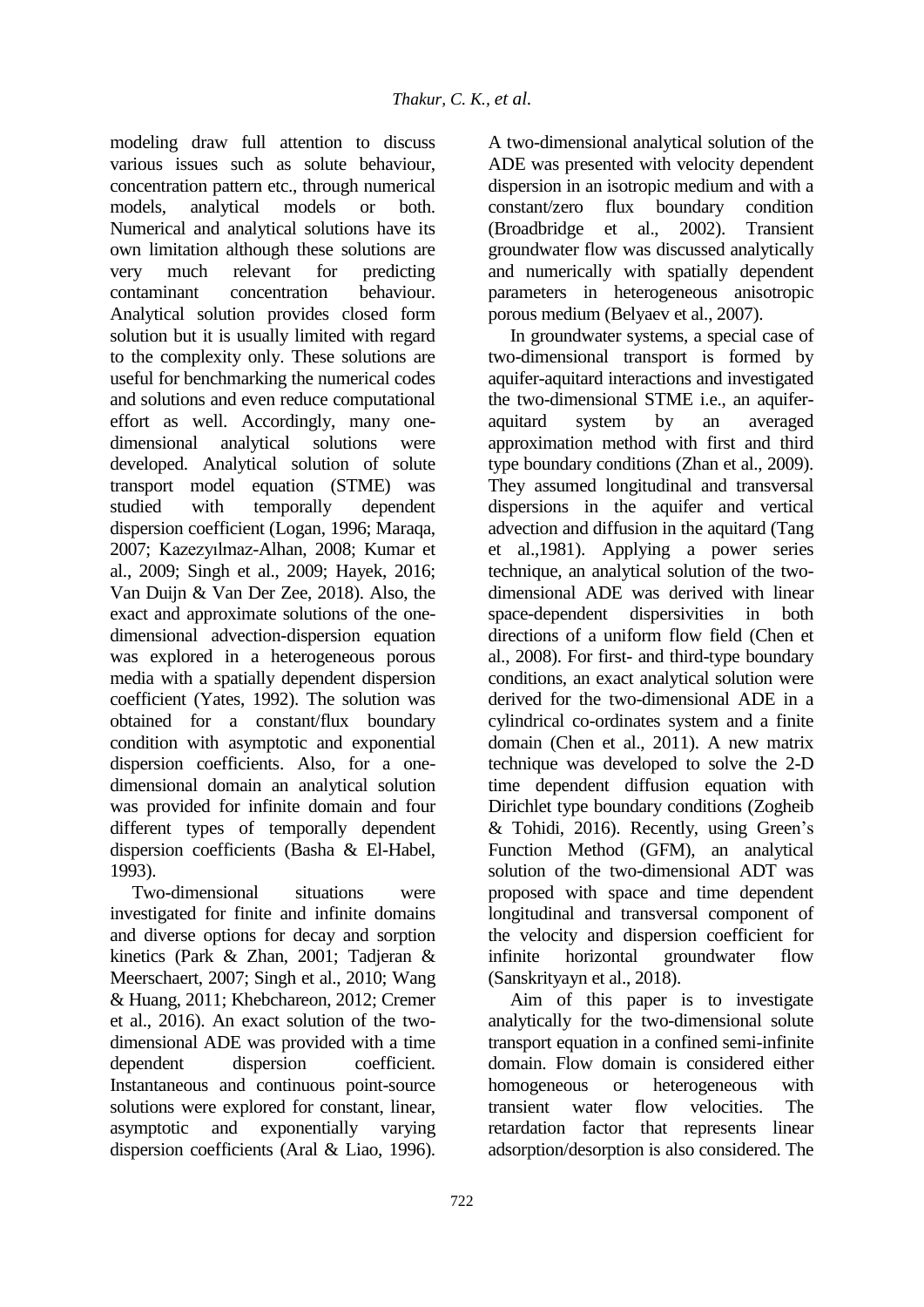closed form analytical solution of the twodimensional advection dispersion equation is derived by Laplace Transform Technique for a semi-infinite flow domain with spatially dependent initial and uniform/flux boundary conditions. In addition, analytical solution is compared with numerical solution obtained by Crank-Nicolson (CN) method. Accuracy of the results is discussed using root mean square error (RMSE).

## **Mathematical Modelling for Homogeneous and Heterogeneous Media**

Two-dimensional ADE is considered to simulate solute contaminant transport in groundwater with a source in the horizontal plane at the origin of the domain (Figure 1). The semi-infinite length of impervious boundary is considered along the *x*- and *y*directions. The origin of the Cartesian coordinate system is fixed for site of the contaminant plume. We have assumed that, the steady and unidirectional groundwater flow is horizontal i.e., along the *x*direction. The solute concentration in the groundwater reservoir is assumed to be

constant at the beginning of contaminant transport. In the Cartesian co-ordinate system with uniform velocity, the transient two-dimensional advection dispersion equation with solid-liquid phase is formulated as

$$
\frac{\partial c_l}{\partial t} + \frac{\rho_d}{\eta} \frac{\partial c_s}{\partial t} = \frac{\partial}{\partial x} \left( D_{xx} \frac{\partial c_l}{\partial x} + D_{xy} \frac{\partial c_l}{\partial y} - u_x c_l \right) + \n\frac{\partial}{\partial y} \left( D_{yx} \frac{\partial c_l}{\partial x} + D_{yy} \frac{\partial c_l}{\partial y} - u_y c_l \right) - \mu c_l - \mu^* \frac{\rho_d}{\eta} c_s
$$
\n(1)

where,  $c_I$   $[ML^{-3}]$  is the liquid phase concentration,  $c_s$  [ $MM$ <sup>-1</sup>] is the sorbed mass of solute contaminant in solid phase,  $D_{xx}[L^2T^1]$  and  $D_{yy}[L^2T^1]$  are the dispersion coefficient components in principle direction,  $D_{xy} [L^2 T^1]$  and  $D_{yx} [L^2 T^1]$  are the cross dispersion coefficient components,  $u_x[LT^{-1}]$  and  $u_y[LT^{-1}]$  are the seepage velocity components in principle direction,  $\mu[T^1]$  and  $\mu^*[T^1]$  are the first order decay rate for the liquid and solid phases respectively,  $\rho_d$   $[ML^{-3}]$  is the density of the porous media and  $\eta$ [-] is the porosity of geological media.



**Fig. 1. A schematic diagram of two-dimensional contaminant transport model.**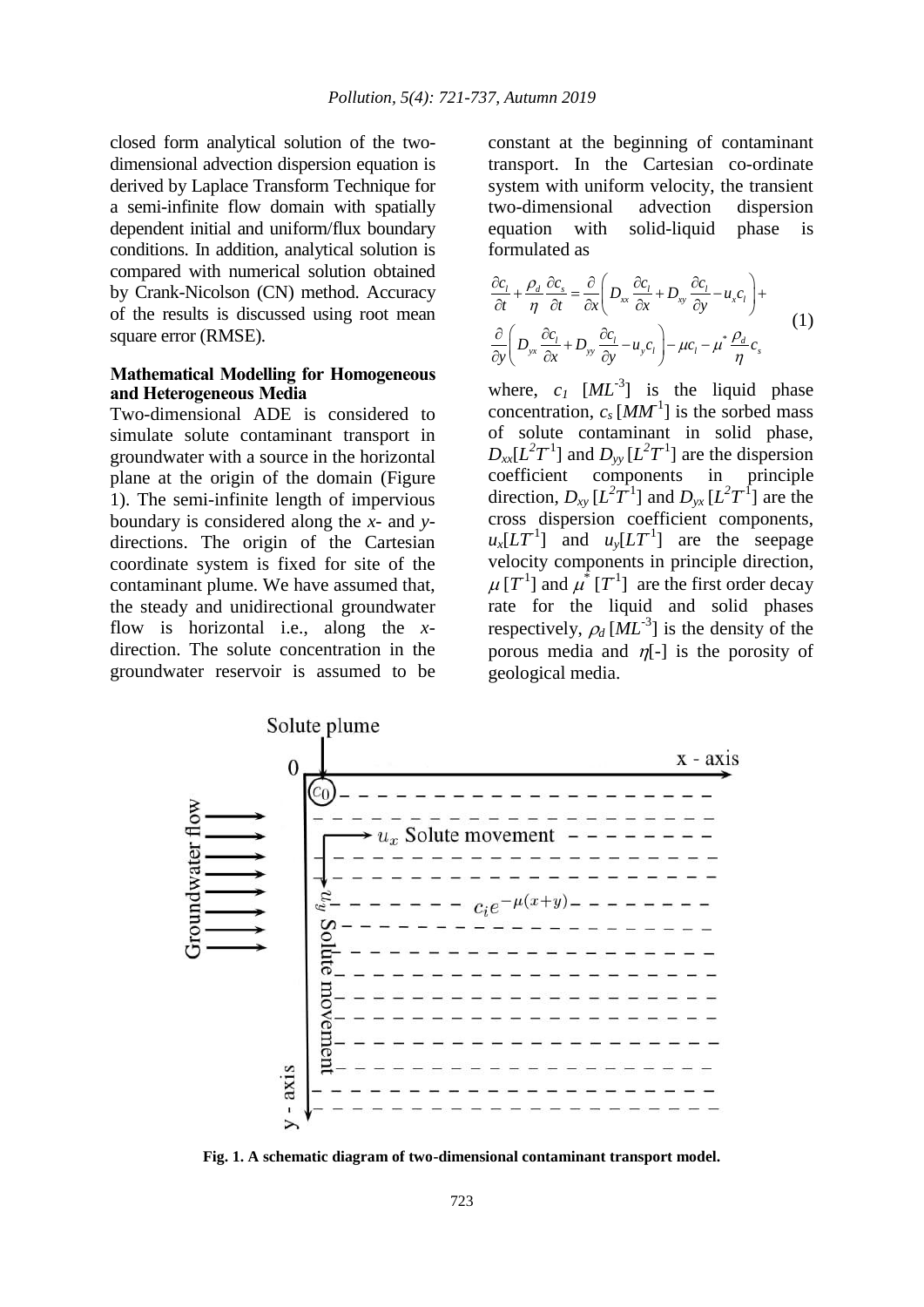When contaminated groundwater flow is in reservoir, some solute components, such as polar organic solute compounds, heavy metals components, macromolecules particles and biogenic substance are sorbed by the solid phase. The sorption mechanism may include ionic exchange, physical adsorption and chemisorptions. A fundamental property of sorption system is the existence of equilibrium between solid and liquid phases, i.e., there exists the mathematical relationship as follows:

$$
c_s(x,t) = f\left(c_t(x,t)\right) \tag{2}
$$

For linear equilibrium adsorption, transport equation can be re-written as follows;

$$
R \frac{\partial c_l}{\partial t} = \frac{\partial}{\partial x} \left( D_{xx} \frac{\partial c_l}{\partial x} + D_{xy} \frac{\partial c_l}{\partial y} - u_x c_l \right) +
$$
  
\n
$$
\frac{\partial}{\partial y} \left( D_{yx} \frac{\partial c_l}{\partial x} + D_{yy} \frac{\partial c_l}{\partial y} - u_y c_l \right) - \mu c_l - \mu^* \frac{\rho_d}{\eta} c_s
$$
\n(3)

where,  $R = 1 + \frac{\rho_d}{n} k_f$ η  $=$ 1+ $\frac{\rho_d}{k_f}$  is retardation factor.

The groundwater flow field is uniform in a semi-infinite porous formation. Initially the domain contains solute with a spatially dependent function. A constant source is taken into consideration at the origin. Thus, initial and boundary conditions are written as follows:

$$
c_i(x, y, 0) = c_i \exp(-\mu(x + y))
$$
  
x > 0, y > 0, t = 0 (4a)

$$
c_1(0,0,t) = c_0 \t x = 0, y = 0, t > 0 \t (4b)
$$

$$
\left(\frac{\partial c_t}{\partial x}\right)_{x\to\infty} = 0 \text{ and } \left(\frac{\partial c_t}{\partial y}\right)_{y\to\infty} = 0 \quad t > 0 \tag{4c}
$$

where,  $c_i$   $[ML^{-3}]$  is the input source concentration and  $c_0$   $[ML^{-3}]$  is the uniform source concentration.

The effect of molecular diffusion is extended only due to the mechanical dispersion dominates the hydrodynamics dispersion process in solute transport mechanism. Instead, solute spreading in the isotropic medium is characterized by a dispersion tensor *Dij* (Zheng & Bennett, 2002). Dispersion tensor can be estimated by

$$
D_{ij} = \left[\alpha_{T}\delta_{ij} + (\alpha_{L} - \alpha_{T})\frac{u_{i}u_{j}}{U^{2}}\right]U,
$$
  
\n
$$
|U| = \sqrt{u_{x}^{2} + u_{y}^{2}}
$$
\n(5)

and  $(i, j) \sim (x, y)$ 

where  $\alpha_L$  and  $\alpha_T$  are longitudinal and transversal dispersivity parameter of porous media.  $\delta_{ij}$  is defined by  $\delta_{ij} = \begin{cases} 0, & \end{cases}$  $\frac{1}{y} - 1,$ *if*  $i \neq j$ *if*  $i = j$  $\delta_{ij} = \begin{cases} 0, & \text{if } i \neq j \\ 1, & \text{if } i \neq j \end{cases}$  $\left[1, if i\right]$ .

In this study, we considered the flow of water to be uniform throughout the medium and in horizontal direction only and therefore in two-dimensional cases, cross dispersion component can be neglected. Hence Eq. (5) reduces to

$$
D_{xx} = \alpha_L U, D_{yy} = \alpha_T U \text{ and}
$$
  
\n
$$
D_{xy} = 0 = D_{yx}
$$
\n(6)

**Case I.** For a homogeneous porous formation, we assumed two components of the velocity vector which are temporally dependent as follows:

$$
u_x = u_{x_0} \zeta \left(mt \right) \text{ and } u_y = u_{y_0} \zeta \left(mt \right) \tag{7}
$$

where  $u_{x0}$  [ $LT^{-1}$ ] and  $u_{y0}$  [ $LT^{-1}$ ] are initial seepage velocity components in the two principal directions i.e., *x* and *y*, respectively,  $m[T^1]$  is the flow resistance coefficient and  $\zeta$  (*mt*) is non-dimensional expression in the time variable.

It is common to assume that the mechanical dispersion coefficient (*D*) for homogeneous porous media varies nearly with the second power of seepage velocity (Bear, 1972). Hence, we obtained as

$$
D_{xx} = D_{xx_0} \zeta^2 (mt) \text{ and}
$$
  
\n
$$
D_{yy} = D_{yy_0} \zeta^2 (mt)
$$
\n(8)

where  $D_{xx0}[L^2T^1]$  and  $D_{yy0}[L^2T^1]$  are the initial principal direction dispersion coefficient components, respectively.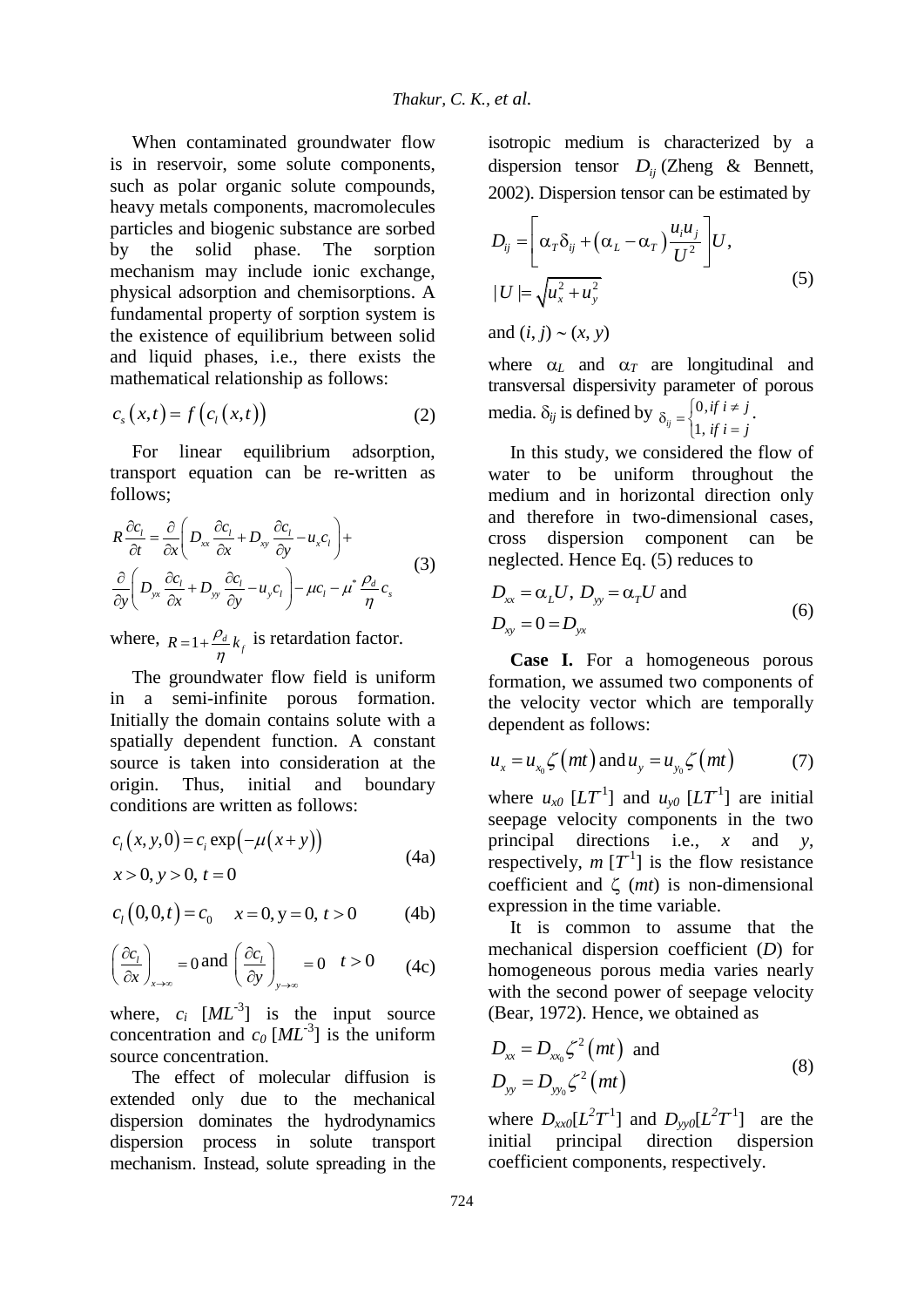Using Eq.  $(7)$  and Eq.  $(8)$ , Eq.  $(3)$  can be written as follows:

$$
\frac{R}{\zeta(mt)} \frac{\partial c_l}{\partial t} = D_{xx_0} \zeta(mt) \frac{\partial^2 c_l}{\partial x^2} +
$$
  
\n
$$
D_{yy_0} \zeta(mt) \frac{\partial^2 c_l}{\partial y^2} - u_{x_0} \frac{\partial c_l}{\partial x} - u_{y_0} \frac{\partial c_l}{\partial y} - w_0 c_l
$$
\n(9)

where,  $\mu_0 = \frac{\mu}{\zeta(mt)}$ ,  $(mt)$  $\mu_0^* = \frac{\mu^*}{\zeta(mt)}$  and  $w_0 = \mu_0 + \mu_0^* \frac{\rho_d}{\eta} k_f$ 

By introducing a new time variable

$$
T = \int_{0}^{t} \zeta \left( mt_{1} \right) dt_{1}
$$
 (10)

Eq. (9) can be written as follows:  
\n
$$
R \frac{\partial c_l}{\partial T} = D_{xx_0} \zeta (mt) \frac{\partial^2 c_l}{\partial x^2} +
$$
\n
$$
D_{yy_0} \zeta (mt) \frac{\partial^2 c_l}{\partial y^2} - u_{x_0} \frac{\partial c_l}{\partial x} - u_{y_0} \frac{\partial c_l}{\partial y} - w_0 c_l
$$
\n(11)

Introducing also a new space variable (Carnahan & Remer, 1984; Sanskrityayn & Kumar, 2018)

$$
Z_{\alpha} = x + y \tag{12}
$$

 $\tilde{Z}_a = \int \frac{1}{z(a)} dZ$ 

Eq (11) can be simplified as  
\n
$$
R \frac{\partial c_l}{\partial T} = D_0 \zeta (mt) \frac{\partial^2 c_l}{\partial Z_a^2} - u_0 \frac{\partial c_l}{\partial Z_a} - w_0 c_l
$$
\n(13)

where  $D_0 = D_{xx_0} + D_{yy_0}$  and  $u_0 = u_{x_0} + u_{y_0}$ 

Introducing new spatial and temporal transformations as follows:

$$
\widetilde{T} = \int \frac{1}{\zeta(mt)} dT
$$

Now transport Eq. (13) becomes  
\n
$$
R \frac{\partial c_l}{\partial \tilde{T}} = D_0 \frac{\partial^2 c_l}{\partial \tilde{Z}_a^2} - u_0 \frac{\partial c_l}{\partial \tilde{Z}_a} - w_0 \zeta (mt) c_l \quad (15)
$$

The initial and boundary conditions in terms of the above temporally and spatially dependent transformation can be written as

$$
c_i(x, y, 0) = c_i \exp(-\mu(x+y))
$$
  
x > 0, y > 0, t = 0 (16a)

$$
c_{\ell}(0,\tilde{T}) = c_0 \qquad \tilde{Z}_{\alpha} = 0, \tilde{T} > 0 \tag{16b}
$$

$$
\left(\frac{\partial c_l}{\partial \tilde{Z}_{\alpha}}\right)_{\tilde{Z}_{\alpha}\to\infty} = 0 \qquad \tilde{T} > 0 \tag{16c}
$$

Now, we introduce a function  $G(\tilde{Z}_{\alpha}, \tilde{T})$  as

$$
c_i\left(\tilde{Z}_{\alpha}, \tilde{T}\right) = G\left(\tilde{Z}_{\alpha}, \tilde{T}\right)
$$
  
\n
$$
exp\left\{\frac{u_0}{2D_0}\tilde{Z}_{\alpha} - \frac{1}{R}\left(\frac{u_0^2}{4D_0} + w_0\zeta\left(mt\right)\right)\tilde{T}\right\}
$$
\n(17)

By using Eq. (17), the advective term is reduced in Eq. (15) and with the Laplace transforms technique for the assumed initial and boundary conditions; we get the solution as follows:

$$
c_1(\tilde{Z}_\alpha, \tilde{T}) = (G_{11}(\tilde{Z}_\alpha, \tilde{T}) + G_{22}(\tilde{Z}_\alpha, \tilde{T}) + G_{33}(\tilde{Z}_\alpha, \tilde{T}))
$$
  
\n
$$
exp\left\{\frac{u_0}{2D_0}\tilde{Z}_\alpha - \frac{1}{R}\left(\frac{u_0^2}{4D_0} + w_0\right)\tilde{T}\right\}
$$
\n(18)

where

$$
\tilde{Z}_{\alpha} = \int \frac{1}{\zeta(mt)} dZ_{\alpha} \text{ and } \qquad (14) \qquad \text{where}
$$
\n
$$
G_{11}(\tilde{Z}_{\alpha}, \tilde{T}) = \frac{c_0}{2} \left[ exp \left\{ \frac{1}{R} \gamma_1 \tilde{T} - \sqrt{\frac{1}{D_0} \gamma_1} \tilde{Z}_{\alpha} \right\} erfc \left\{ \frac{1}{2} \sqrt{\frac{R}{D_0 \tilde{T}}} \tilde{Z}_{\alpha} - \sqrt{\frac{1}{R} \gamma_1} \tilde{T} \right\} \right]
$$
\n
$$
+ \frac{c_0}{2} \left[ exp \left\{ \frac{1}{R} \gamma_1 \tilde{T} + \sqrt{\frac{1}{D_0} \gamma_1} \tilde{Z}_{\alpha} \right\} erfc \left\{ \frac{1}{2} \sqrt{\frac{R}{D_0 \tilde{T}}} \tilde{Z}_{\alpha} + \sqrt{\frac{1}{R} \gamma_1} \tilde{T} \right\} \right]
$$
\n
$$
G_{22}(\tilde{Z}_{\alpha}, \tilde{T}) = \frac{c_i}{2} \left[ exp \left\{ \frac{D_0}{R} \gamma_2^2 \tilde{T} - \gamma_2 \tilde{Z}_{\alpha} \right\} erfc \left\{ \frac{1}{2} \sqrt{\frac{R}{D_0 \tilde{T}}} \tilde{Z}_{\alpha} - \gamma_2 \sqrt{\frac{D_0}{R} \tilde{T}} \right\} \right]
$$
\n(19)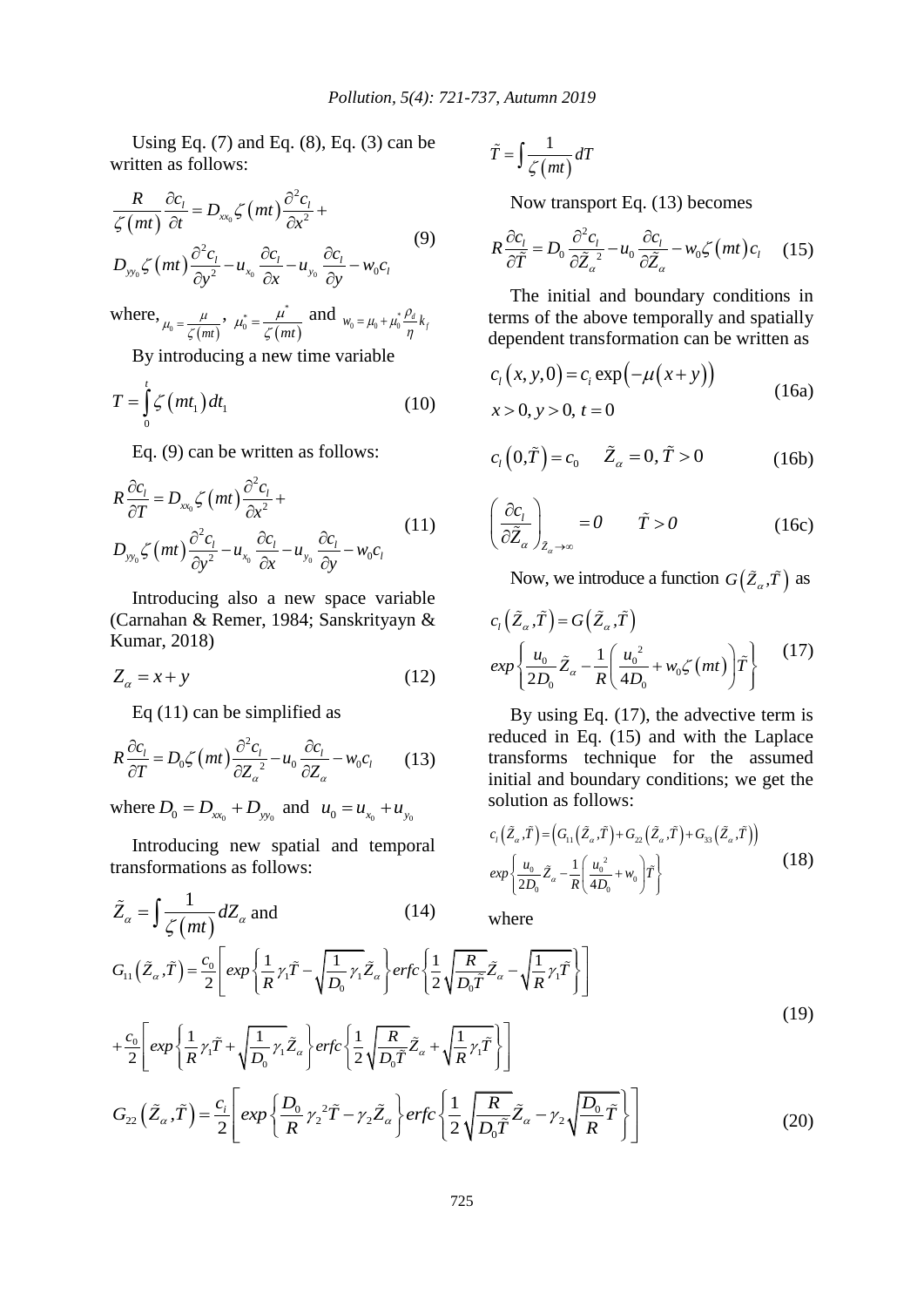*Thakur, C. K., et al.*

$$
Thakur, C. K., et al.
$$
  
+
$$
\frac{c_i}{2} \left[ exp\left\{ \frac{D_0}{R} \gamma_2^2 \tilde{T} + \gamma_2 \tilde{Z}_\alpha \right\} erfc\left\{ \frac{1}{2} \sqrt{\frac{R}{D_0 \tilde{T}}} \tilde{Z}_\alpha + \gamma_2 \sqrt{\frac{D_0}{R} \tilde{T}} \right\} \right]
$$
  

$$
G_{33}(\tilde{Z}_\alpha, \tilde{T}) = c_i exp\left[ -\left( \mu_0 + \frac{u_0}{2D_0} \right) \tilde{Z}_\alpha + \frac{D_0}{R} \left( \mu_0 + \frac{u_0}{2D_0} \right)^2 \tilde{T} \right]
$$
  

$$
2 \qquad (21)
$$

 $\gamma_1 = \frac{u_0^2}{4D_0} + w_0, \gamma_2 = \mu_0 + \frac{u_0}{2D_0}$  $\frac{u_0^2}{4D} + w_0, \gamma_2 = \mu_0 + \frac{u_0^2}{24}$  $\frac{\mu_0}{D_0}$  +  $W_0$ ,  $\gamma_2$  =  $\mu_0$  +  $\frac{\mu_0}{2D_0}$  $\gamma_1 = \frac{u_0^2}{4D} + w_0, \gamma_2 = \mu_0 + \frac{u_0}{2D}$ 

This section described the numerical model of two-dimensional transport equation for homogeneous media.<br>Numerical modeling of contaminant Numerical modeling of contaminant transport and groundwater flows was explored (Khebchareon, 2012; Chatterjee & Singh, 2018). In this work, Crank-Nicolson scheme is adopted for solving solute transport equation numerically and the following transformation is used:

$$
Z_{I} = I - exp(-\tilde{Z}_{\alpha})
$$
 (23)

Thus, Eq. (15) - (16c) are transformed as

$$
R\frac{\partial C_l}{\partial \tilde{T}} = D_0 (1 - Z)^2 \frac{\partial^2 C_l}{\partial Z_l^2}
$$
  
-  $u_l (1 - Z) \frac{\partial C_l}{\partial Z_l} - w_l C_l$  (24)

where,  $u_1 = D_0 + u_0$ 

Initial and boundary conditions are as follows:

(22)

$$
C_1(Z_1, 0) = C_a \exp\left\{-\mu_0 \zeta^2 (mt) \log\left(\frac{1}{1 - Z_1}\right)\right\};
$$
  
\n
$$
Z_1 > 0, \tilde{T} = 0
$$
\n(25a)

$$
C_{1}(0,\tilde{T}) = C_{b}; \qquad Z_{1} = 0, \tilde{T} > 0 \tag{25b}
$$

$$
\frac{\partial C_l}{\partial Z_l} = 0; \qquad Z_l = 1, \tilde{T} > 0 \tag{25c}
$$

Using Crank-Nicolson scheme, Eq. (24) is transformed as:

$$
-\delta_1 C_l^{p-1,q+1} + \delta_2 C_l^{p,q+1} + \delta_3 C_l^{p+1,q+1}
$$
  
=  $\delta_1 C_l^{p-1,q} + \delta_4 C_l^{p,q} - \delta_3 C_l^{p+1,q}$  (26)

where,

$$
-u_{1}(1-Z)\frac{\partial C_{1}}{\partial Z_{1}}-w_{1}C_{1} \text{ where,}
$$
\n
$$
\delta_{1} = \frac{D_{0}}{2R} \frac{\Delta \tilde{T}}{(\Delta Z_{1})^{2}}(1-Z_{1})^{2} + \frac{u_{1}}{4R} \frac{\Delta \tilde{T}}{\Delta Z_{1}}(1-Z_{1}), \delta_{2} = 1 + 2\frac{D_{0}}{2R} \frac{\Delta \tilde{T}}{(\Delta Z_{1})^{2}}(1-Z_{1})^{2} + \frac{w_{1}}{2R} \Delta \tilde{T}
$$
\n
$$
\delta_{3} = -\frac{D_{0}}{2R} \frac{\Delta \tilde{T}}{(\Delta Z_{1})^{2}}(1-Z_{1})^{2} + \frac{u_{1}}{4R} \frac{\Delta \tilde{T}}{\Delta Z_{1}}(1-Z_{1}), \delta_{4} = 1 - 2\frac{D_{0}}{2R} \frac{\Delta \tilde{T}}{(\Delta Z_{1})^{2}}(1-Z_{1})^{2} - \frac{w_{1}}{2R} \Delta \tilde{T}
$$
\n(27)

and corresponding initial and boundary conditions are written as follows:

$$
C_l^{p,0} = C_a \exp\left\{-\mu_0 \zeta^2 (mt) \log\left(\frac{1}{1 - Z_{1p}}\right)\right\} ;
$$
\n
$$
p > 0
$$
\n(28a)

$$
C_l^{0,q} = C_b; \t\t q > 0 \t\t (28b)
$$

$$
C_l^{M+1,q} = C_l^{M-1,q} \t , \t q > 0 \t (28c)
$$

where, *p* and *q* are corresponding to convenient distance and time steps, respectively. The domain  $\left( Z_{_{1}},\tilde{T}\right)$  is discretize with interval length  $\Delta Z_1$  and  $\Delta T$ , respectively.

**Case II.** For a heterogeneous porous formation, the velocities are spatially and temporally dependent with designated initial seepage velocities (Singh et al., 2018). The dispersion coefficients are directly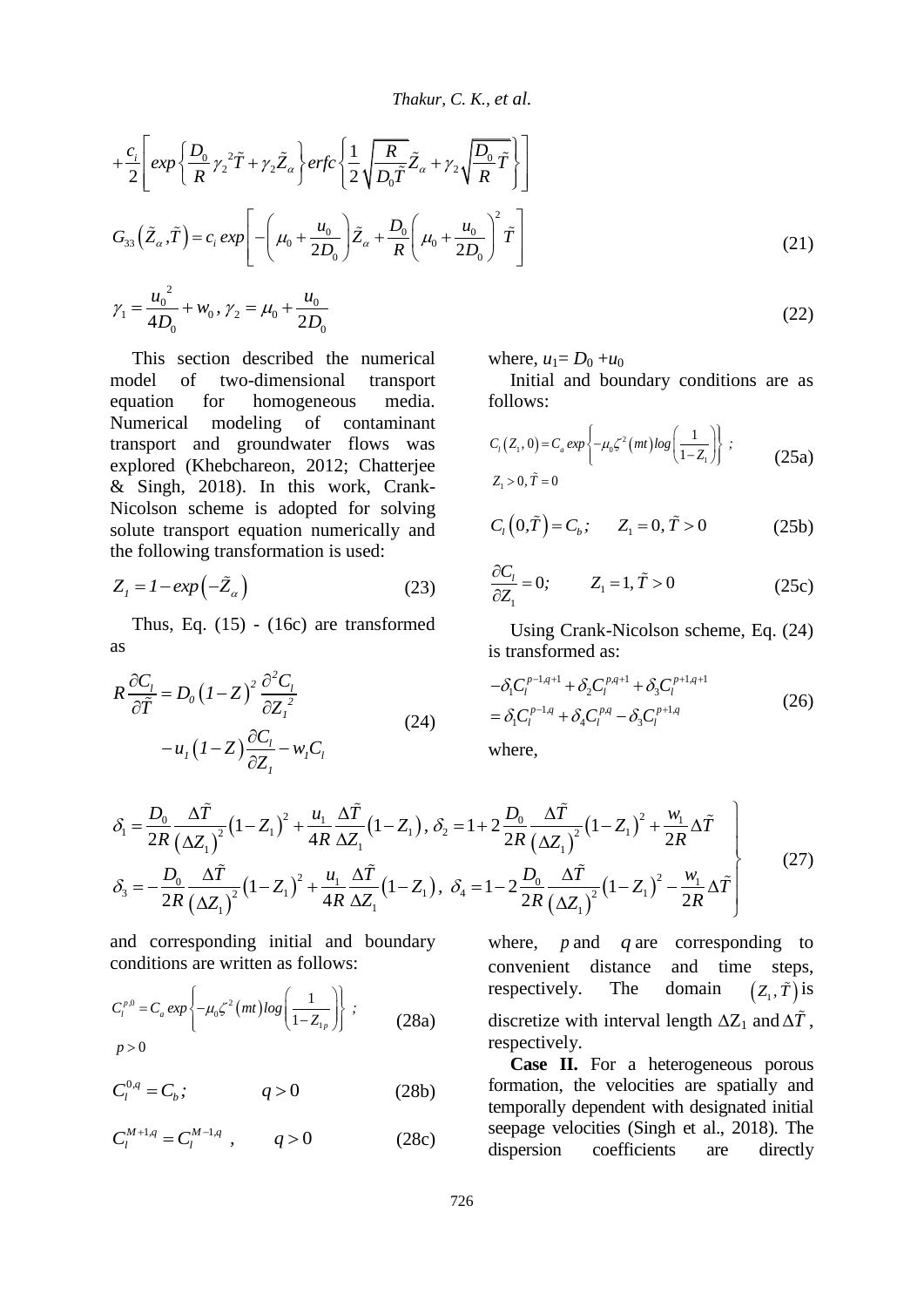proportional to the square of the seepage velocity is used and therefore, we have

$$
u_x = u_{x_0} \left( 1 + ax \right) \zeta \left( mt \right) \text{ and}
$$
  
\n
$$
u_y = u_{y_0} \left( 1 + by \right) \zeta \left( mt \right) \tag{29}
$$

where,  $a \left[ L^{\text{-}1} \right]$  and  $b \left[ L^{\text{-}1} \right]$  represents the heterogeneity parameters.

and 
$$
D_{xx} = D_{xx_0} (1 + \alpha x)^2 \zeta^2 (mt)
$$
 and  
\n $D_{yy} = D_{yy_0} (1 + by)^2 \zeta^2 (mt)$  (30)

Using Eq. (29) and (30), Eq. (3) can be

written as follows:  
\n
$$
\frac{R}{\zeta(mt)} \frac{\partial c_l}{\partial t} = D_{xx_0} (1 + ax)^2 \zeta(mt) \frac{\partial^2 c_l}{\partial x^2} + D_{yy_0} (1 + by)^2 \zeta(mt) \frac{\partial^2 c_l}{\partial y^2} - u_{x_0} (1 + ax) \zeta_1(mt) \frac{\partial c_l}{\partial x}
$$
\n
$$
(31)
$$
\n
$$
-u_{y_0} (1 + by) \zeta_2(mt) \frac{\partial c_l}{\partial y} - \omega_0 c_l
$$

where the coefficient of the advection term and decay rate are given as

$$
\zeta_1\left(mt\right) = 1 - \frac{2aD_{xx_0}}{u_{x_0}} \zeta\left(mt\right),
$$
  

$$
\zeta_2\left(mt\right) = 1 - \frac{2bD_{yy_0}}{u_{y_0}} \zeta\left(mt\right)
$$

and  $\omega_0 = a u_{x_0} + b u_{y_0} + \mu_0 + \mu_0^*$  $\omega_0 = a u_{x_0} + b u_{y_0} + \mu_0 + \mu_0^* \frac{\rho}{n} k_d$  $\rho$  $\omega_0 = a u_{x_0} + b u_{y_0} + \mu_0 + \mu_0^* \frac{\rho}{\eta}$ 

With the following spatial transformation

$$
X = \frac{1}{a} \log(1+ax) \text{ and}
$$
  
\n
$$
Y = \frac{1}{b} \log(1+by)
$$
\n(32)

Eq (31) can be rewritten as follows:  
\n
$$
\frac{R}{\zeta(mt)} \frac{\partial c_l}{\partial t} = D_{xx_0} \zeta(mt) \frac{\partial^2 c_l}{\partial X^2} +
$$
\n
$$
D_{yy_0} \zeta(mt) \frac{\partial^2 c_l}{\partial Y^2} - u_{x_0} \zeta_3(mt) \frac{\partial c_l}{\partial X} -
$$
\n
$$
u_{y_0} \zeta_4(mt) \frac{\partial c_l}{\partial Y} - \omega_0 c_l
$$
\n(33)

where the coefficients of the advection terms are

$$
\zeta_3\left(mt\right) = 1 - \frac{aD_{xx_0}}{u_{x_0}} \zeta\left(mt\right) \text{ and}
$$

$$
\zeta_4\left(mt\right) = 1 - \frac{bD_{yy_0}}{u_{y_0}} \zeta\left(mt\right)
$$

Using the new time variable given in

Eq. (10), Eq. (33) becomes  
\n
$$
R \frac{\partial c_l}{\partial T} = D_{xx_0} \zeta (mt) \frac{\partial^2 c_l}{\partial X^2} +
$$
\n
$$
D_{yy_0} \zeta (mt) \frac{\partial^2 c_l}{\partial Y^2} - u_{x_0} \zeta_3 (mt) \frac{\partial c_l}{\partial X} -
$$
\n
$$
u_{y_0} \zeta_4 (mt) \frac{\partial c_l}{\partial Y} - \omega_0 c_l
$$
\n(34)

We define a new space variable (Carnahan & Remer, 1984; Sanskrityayn & Kumar, 2018)

$$
Z_{\beta} = X + Y \tag{35}
$$

Using Eq. (35), Eq. (34) can be written as follows:

as follows.  
\n
$$
R \frac{\partial c_l}{\partial T} = D_0 \zeta (mt) \frac{\partial^2 c_l}{\partial Z_\beta^2} -
$$
\n
$$
\zeta_5 (mt) \frac{\partial c_l}{\partial Z_\beta} - \omega_0 c_l
$$
\nwhere  $\zeta_5 (mt) = u_{x_0} \zeta_3 (mt) + u_{y_0} \zeta_4 (mt)$  and

where 
$$
\zeta_5(mt) = u_{x_0} \zeta_3(mt) + u_{y_0} \zeta_4(mt)
$$
 and  
\n $D_0 = D_{x_0} + D_{y_0}$ 

For convenience, we introduce new spatial and temporal variables as

$$
Z_{\beta}^{*} = \int_{0}^{Z_{\beta}} \frac{\zeta_{5}(mt)}{\zeta(mt)} dZ_{\beta} \text{ and}
$$
  

$$
T^{*} = \int_{0}^{T} \frac{\zeta_{5}^{2}(mt)}{\zeta(mt)} dT
$$
 (37)

and transport Eq. (36) can be written as follows:

follows:  
\n
$$
R\frac{\partial c_l}{\partial T^*} = D_0 \frac{\partial^2 c_l}{\partial Z_{\beta}^{*2}} - \frac{\partial c_l}{\partial Z_{\beta}^{*}} - \omega_0 \frac{\zeta(mt)}{\zeta_5^2(mt)} c_l
$$
\n(38)

The initial and boundary conditions are transformed as

$$
c_{1}(Z_{\beta}^{*},0)=c_{i}exp\{-\mu_{0}(u_{0}+aD_{x_{0}}+bD_{y_{0}})Z_{\beta}^{*}\}\
$$
  

$$
Z_{\beta}^{*}>0, T^{*}=0
$$
 (39a)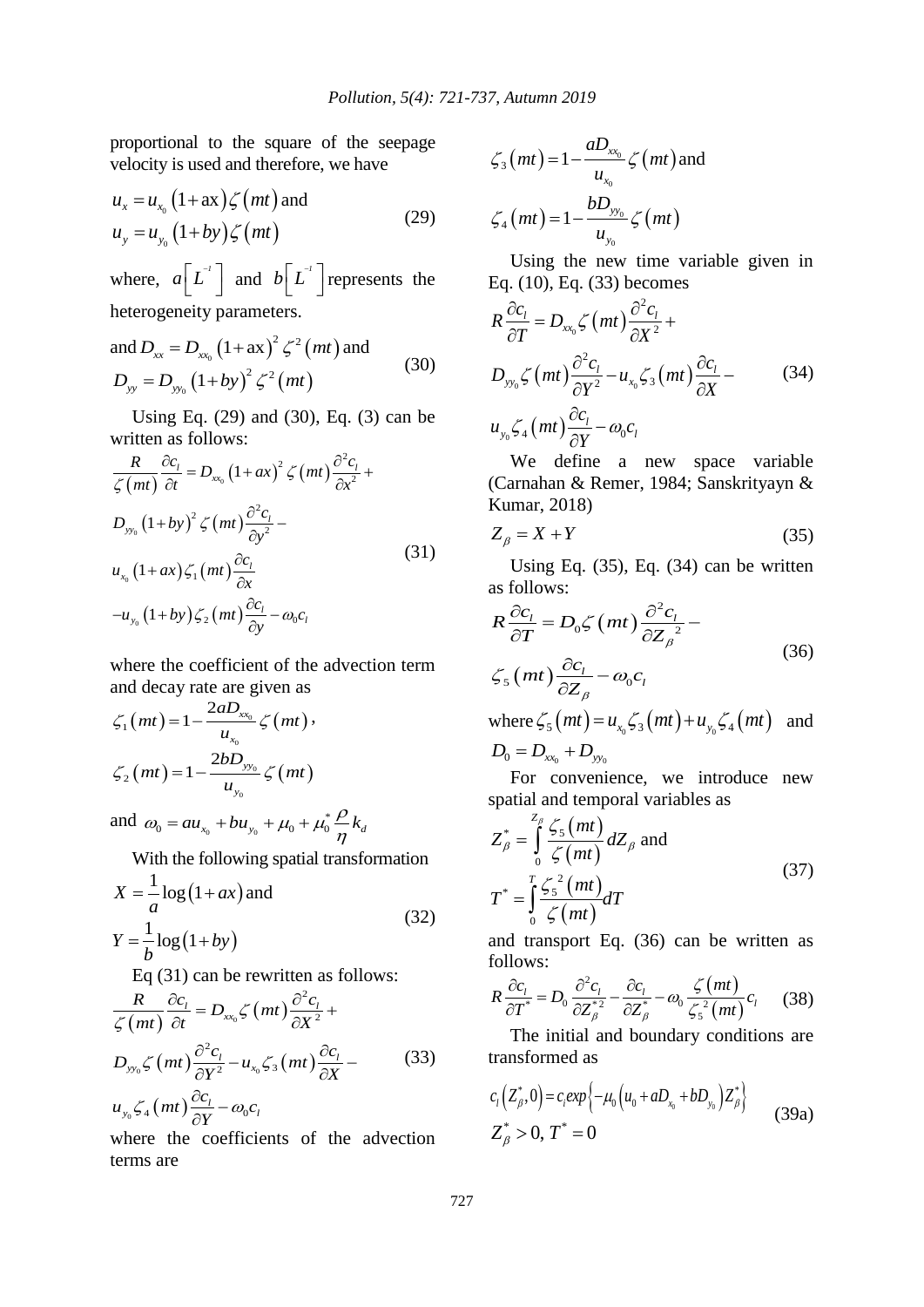$$
c_{t}(0,T^*) = c_0 \t Z_{\beta}^* = 0, T^* > 0 \t (39b)
$$

$$
\left(\frac{\partial c_l}{\partial Z_{\beta}^*}\right)_{Z_{\beta}^*\to\infty} = 0 \qquad T^* > 0 \tag{39c}
$$

 $c_{\iota}(Z_{\beta}^*,T^*) = G(Z_{\beta}^*,T^*)$  $(mt)$  $(mt)$  $\frac{d_0}{d_0} Z_{\beta}^* - \frac{1}{R} \left( \frac{u_0^2}{4D_0} + \omega_0 \frac{\zeta(mt)}{\zeta_s^2(mt)} \right) T^*$  $\frac{u_0}{2D_0}Z^*_{\beta} - \frac{1}{R}\left(\frac{u}{4}\right)$  $\exp \left\{ \frac{u_0}{2D} Z_{\beta}^* - \frac{1}{R} \left( \frac{u_0^2}{4D} + \omega_0 \frac{\zeta(mt)}{z^2(mt)} \right\} T$  $rac{u_0}{D_0}Z^*_{\beta} - \frac{1}{R} \left( \frac{u_0^2}{4D_0} + \omega_0 \frac{\zeta (mt)}{\zeta_5^2 (mt)} \right)$ þ  $\omega_0 \frac{\zeta}{\zeta_5}$  $\left\{\frac{u_0}{z_0^*}-\frac{1}{w_0}\left(\frac{u_0^2}{z_0^*}+\frac{C}{w_0}\right)^2\right\}$  $\left\{\frac{u_0}{2D_0}Z_{\beta}^* - \frac{1}{R}\left(\frac{u_0^2}{4D_0} + \omega_0 \frac{\zeta(mt)}{\zeta_s^2(mt)}\right)T^*\right\}$ (40)

In similar manner, we obtained the solution as follows:

We considered  
\n
$$
c_{1}(Z_{\beta}^{*},T^{*}) = \left\{G_{1}(Z_{\beta}^{*},T^{*}) - G_{2}(Z_{\beta}^{*},T^{*}) + G_{3}(Z_{\beta}^{*},T^{*})\right\}
$$
\n
$$
exp\left\{\frac{u_{0}}{2D_{0}}Z_{\beta}^{*} - \frac{1}{R}\left(\frac{u_{0}^{2}}{4D_{0}} + \omega_{0}\frac{\zeta(mt)}{\zeta_{5}^{2}(mt)}\right)T^{*}\right\}
$$
\n
$$
G_{1}(Z_{\beta}^{*},T^{*}) = \frac{c_{0}}{2}\left[exp\left\{\frac{1}{R}\left(\frac{u_{0}^{2}}{4D_{0}} + w_{0}\frac{\zeta(mt)}{\zeta_{5}^{2}(mt)}\right)T^{*} - \sqrt{\frac{1}{D_{0}}\left(\frac{u_{0}^{2}}{4D_{0}} + w_{0}\frac{\zeta(mt)}{\zeta_{5}^{2}(mt)}\right)}Z_{\beta}^{*}\right\}
$$
\n
$$
erfc\left\{\frac{1}{2}\sqrt{\frac{R}{D_{0}T^{*}}}Z_{\beta}^{*} - \sqrt{\frac{1}{R}\left(\frac{u_{0}^{2}}{4D_{0}} + w_{0}\frac{\zeta(mt)}{\zeta_{5}^{2}(mt)}\right)T^{*}}\right\}
$$
\n(41)

2

$$
G_{1}(Z_{\beta}^{*},T^{*}) = \frac{c_{0}}{2} \left[ \text{erfc}\left\{\frac{1}{2}\sqrt{\frac{R}{D_{0}T^{*}}}Z_{\beta}^{*} - \sqrt{\frac{1}{R}\left(\frac{u_{0}^{2}}{4D_{0}} + w_{0}\frac{\zeta(mt)}{\zeta_{5}^{2}(mt)}\right)T^{*}}\right\} \right]
$$
\n
$$
+ \frac{c_{0}}{2} \left[ \text{exp}\left\{\frac{1}{R}\left(\frac{u_{0}^{2}}{4D_{0}} + w_{0}\frac{\zeta(mt)}{\zeta_{5}^{2}(mt)}\right)T^{*} + \sqrt{\frac{1}{D_{0}}\left(\frac{u_{0}^{2}}{4D_{0}} + w_{0}\frac{\zeta(mt)}{\zeta_{5}^{2}(mt)}\right)Z_{\beta}^{*}}\right\} + \frac{c_{0}}{2} \left[ \text{erfc}\left\{\frac{1}{2}\sqrt{\frac{R}{D_{0}T^{*}}}Z_{\beta}^{*} + \sqrt{\frac{1}{R}\left(\frac{u_{0}^{2}}{4D_{0}} + w_{0}\frac{\zeta(mt)}{\zeta_{5}^{2}(mt)}\right)T^{*}}\right\} \right]
$$
\n
$$
+ \frac{c_{0}}{2} \left[ \text{exp}\left\{\frac{D_{0}}{R}\left(\mu_{0}\left(u_{0} + aD_{x_{0}} + bD_{y_{0}}\right) + \frac{1}{2D_{0}}\right)^{2}T^{*} - \left(\mu_{0}\left(u_{0} + aD_{x_{0}} + bD_{y_{0}}\right) + \frac{1}{2D_{0}}\right)Z_{\beta}^{*} \right\} \right]
$$
\n
$$
+ \frac{1}{2} \left[ \text{exp}\left\{\frac{D_{0}}{R}\left(\mu_{0}\left(u_{0} + aD_{x_{0}} + bD_{y_{0}}\right) + \frac{1}{2D_{0}}\right)^{2}T^{*} - \left(\mu_{0}\left(u_{0} + aD_{x_{0}} + bD_{y_{0}}\right) + \frac{1}{2D_{0}}\right)Z_{\beta}^{*} \right] \right]
$$
\n(42)

 $(mt)$ 

 $\zeta$ 

 0 0 0 0 0 0 2 <sup>0</sup> \* \* 0 0 0 0 0 0 \* \* 2 \* \* <sup>0</sup> \* 0 0 0 0 2 2 , 2 1 1 2 2 *x y x y i x y D <sup>c</sup> R D D G Z T R D erfc Z u aD bD T D T D R* 0 0 0 0 0 0 2 <sup>0</sup> \* \* 0 0 0 0 0 0 \* \* <sup>0</sup> \* 0 0 0 0 1 1 2 2 2 1 1 2 2 *x y x y i x y D exp u aD bD T u aD bD Z <sup>c</sup> R D D R D erfc Z u aD bD T D T D R* (43) 1 1 

$$
\left[ erfc\left\{\frac{1}{2}\sqrt{\frac{R}{D_0T^*}}Z_{\beta}^* + \left(\mu_0\left(u_0 + aD_{x_0} + bD_{y_0}\right) + \frac{1}{2D_0}\right)\sqrt{\frac{D_0}{R}}T^*\right\}\right]
$$
  
\n
$$
G_3(Z_{\beta}^*,T^*) = c_i \exp\left[\left\{-\mu_0\left(u_0 + aD_{x_0} + bD_{y_0}\right) - \frac{1}{2D_0}\right\}Z_{\beta}^* + \frac{D_0}{R}\left\{-\mu_0\left(u_0 + aD_{x_0} + bD_{y_0}\right) - \frac{1}{2D_0}\right\}^2T^*\right]
$$
(44)

By using similar procedure, discretized equation for heterogeneous medium is obtained as follows: in for heterogeneous medium is<br>  $1.4^{+1} + \eta_2 C_t^{p,q+1} + \eta_3 C_t^{p,q+1} = \eta_1 C_t^{p,q} + \eta_2 C_t^{p,q} - \eta_3 C_t^{p,q}$ By using similar procedure, discretized obtained as f<br>equation for heterogeneous medium is<br> $-\eta_1 C_l^{p-1,q+1} + \eta_2 C_l^{p,q+1} + \eta_3 C_l^{p+1,q+1} = \eta_1 C_l^{p-1,q} + \eta_4 C_l^{p,q} - \eta_3 C_l^{p+1,q}$ (45) where,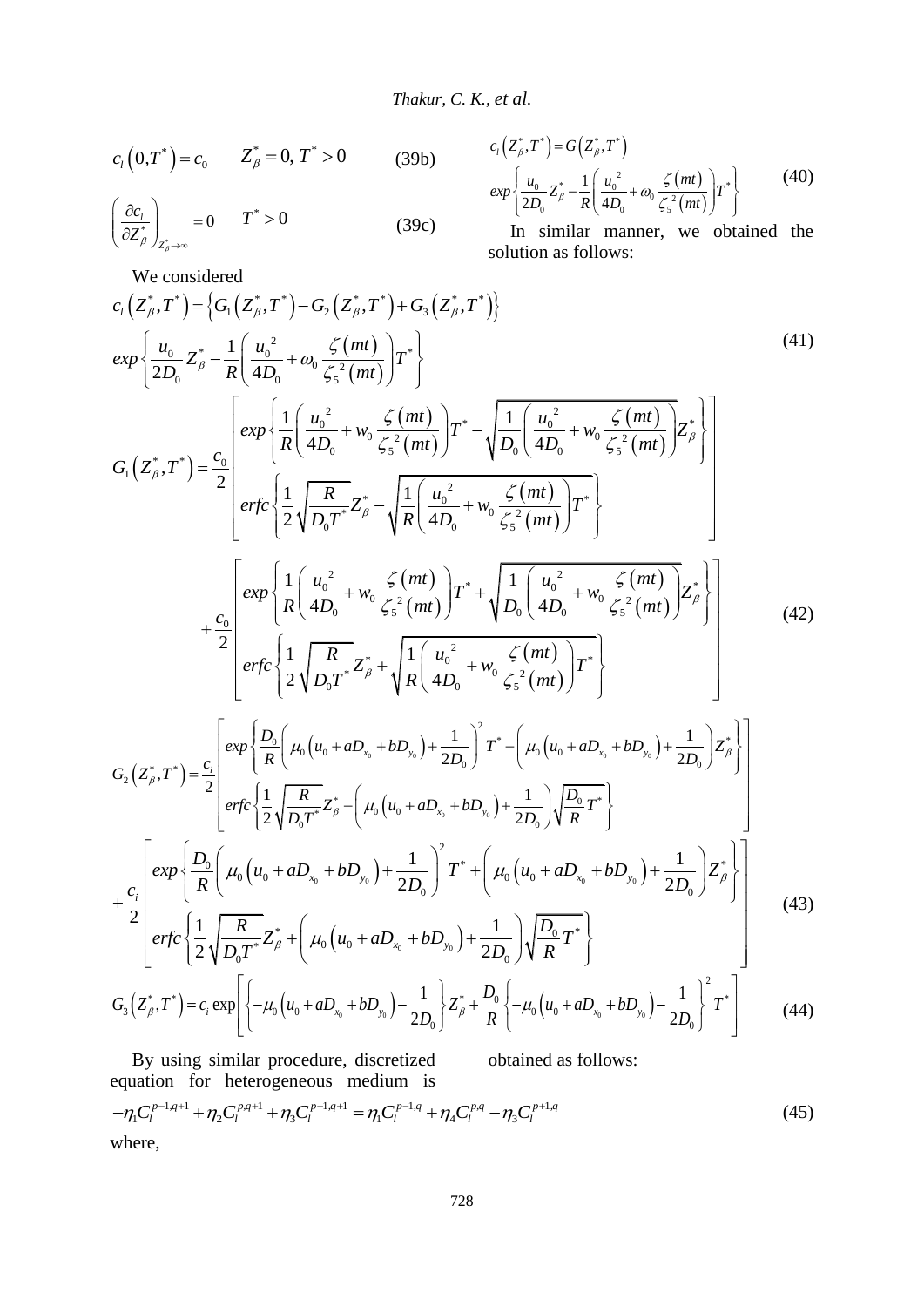$$
Pollution, 5(4): 721-737, Autumn 2019
$$
\n
$$
\eta_{1} = \frac{D_{0}}{2R} \frac{\Delta T^{*}}{(\Delta Z_{2})^{2}} \left(1 - Z_{2}\right)^{2} + \frac{\left(D_{0} + 1\right)}{4R} \frac{\Delta T^{*}}{\Delta Z_{2}} \left(1 - Z_{2}\right), \eta_{2} = 1 + 2 \frac{D_{0}}{2R} \frac{\Delta T^{*}}{\left(\Delta Z_{2}\right)^{2}} \left(1 - Z_{2}\right)^{2} + \frac{W_{1}}{2R} \Delta T^{*}
$$
\n
$$
\eta_{3} = -\frac{D_{0}}{2R} \frac{\Delta T^{*}}{\left(\Delta Z_{2}\right)^{2}} \left(1 - Z_{2}\right)^{2} + \frac{\left(D_{0} + 1\right)}{4R} \frac{\Delta T^{*}}{\Delta Z_{2}} \left(1 - Z_{2}\right), \eta_{4} = 1 - 2 \frac{D_{0}}{2R} \frac{\Delta T^{*}}{\left(\Delta Z_{2}\right)^{2}} \left(1 - Z_{2}\right)^{2} - \frac{W_{1}}{2R} \Delta T^{*}
$$
\n
$$
= \frac{1}{2R} \left(\frac{\Delta T^{*}}{\left(\Delta Z_{2}\right)^{2}} \left(1 - Z_{2}\right)^{2} + \frac{\left(D_{0} + 1\right)}{4R} \frac{\Delta T^{*}}{\Delta Z_{2}} \left(1 - Z_{2}\right), \eta_{4} = 1 - 2 \frac{D_{0}}{2R} \frac{\Delta T^{*}}{\left(\Delta Z_{2}\right)^{2}} \left(1 - Z_{2}\right)^{2} - \frac{W_{1}}{2R} \Delta T^{*}
$$
\n(46)

and  $Z_2 = 1 - exp(-Z^*_{\beta})$ 

and initial and boundary conditions are as follows:

**10110W8:**  
\n
$$
C_l^{p,0} = C_a \exp \left\{-\mu_0 \left(u_0 + aD_{x_0} + bD_{y_0}\right) \log \left(\frac{1}{1 - Z_{2p}}\right)\right\} ; \qquad (47a)
$$
\n
$$
p > 0
$$

$$
C_l^{0,q} = C_b; \qquad q > 0 \tag{47b}
$$

$$
C_l^{M+1,q} = C_l^{M-1,q} \t , \t q > 0 \t (47c)
$$

where,  $p$  and  $q$  are corresponding to distance and time, respectively. The domain  $(Z_2, T^*)$  are discretized with interval length  $\Delta Z_2$  and  $\Delta T^*$ , respectively.

# **RESULTS AND DISCUSSION**

Several analytical solutions for the 2-D solute transport equation with spatial and temporal dependent transport parameters have been reported in the literature. This section provides verification of the proposed analytical solution given by Eq. (16) for homogeneous and Eq. (34) for

heterogeneous porous media in the domain  $0 \leq x(km) \leq 1$  and  $0 \le y(km) \le 1$ . We computed the concentration distribution behaviour for an exponentially increasing or decreasing type velocity patterns. In the Himalayans basin region, the groundwater velocity in both principal directions decreases as a function of time after the snow melts. A representation that follows an exponential decrease reasonably characterizes this time dependency, as

$$
u_x = u_{x_0} \exp(-mt) \text{ and } u_y = u_{y_0} \exp(-mt)
$$

Solute dispersion is complicated in heterogeneous porous media at the macroscopic level because dispersion coefficient increases with seepage velocity of groundwater at different location. Symmetry analysis of this complication is illustrated in Table 1. Through this table, we show that temporal fluctuations in the magnitude of the seepage velocity that may enhance dispersion in principal direction for heterogeneous porous media.

**Table1. Values of seepage velocity and its corresponding dispersion coefficient components with different location in the heterogeneous geological structure (Sandstone type aquifer) with dispersion theory**   $D(x,t) \propto u^2(x,t)$  along principal directions.

| $u_x = u_{x_0} (1 + ax) \zeta (mt)$ and $D_{xx} = D_{xx_0} (1 + ax)^2 \zeta^2 (mt)$ respectively at different locations. |                       |         |         |         |         |         |  |
|--------------------------------------------------------------------------------------------------------------------------|-----------------------|---------|---------|---------|---------|---------|--|
| <b>Parameters</b>                                                                                                        | $x=0$                 | $x=0.2$ | $x=0.4$ | $x=0.6$ | $x=0.8$ | $x=1.0$ |  |
| $u_{x}(x,t)$                                                                                                             | $u_{x_0} = 0.20$      | 0.24    | 0.28    | 0.32    | 0.37    | 0.41    |  |
| $D_{xx}(x,t)$                                                                                                            | $D_{xx_0} = 0.02$     | 0.03    | 0.04    | 0.05    | 0.06    | 0.08    |  |
| $D_{xx}(x,t)$                                                                                                            | $D_{\rm xx_0} = 0.04$ | 0.06    | 0.08    | 0.10    | 0.13    | 0.16    |  |
| Case II. Variation of transverse seepage velocity and dispersion coefficient components are                              |                       |         |         |         |         |         |  |
| $u_y = u_{y_0} (1 + by) \zeta(mt)$ and $D_{yy} = D_{yy_0} (1 + by)^2 \zeta^2(mt)$ respectively.                          |                       |         |         |         |         |         |  |

**Case I**. Variation of longitudinal seepage velocity and dispersion coefficient components are  $D_{xx} = D_{xx_0} (1 + ax)^2 \zeta^2 (mt)$  $e^{2}$   $\ell$   $\lambda$  respectively at different.

| $u_y = u_{y_0} (1 + by) \zeta(mt)$ and $D_{yy} = D_{yy_0} (1 + by)^2 \zeta^2(mt)$ respectively. |                   |           |           |           |           |         |  |
|-------------------------------------------------------------------------------------------------|-------------------|-----------|-----------|-----------|-----------|---------|--|
| <b>Parameters</b>                                                                               | $v=0$             | $v = 0.2$ | $v = 0.4$ | $v = 0.6$ | $v = 0.8$ | $v=1.0$ |  |
| $u_{y}(y,t)$                                                                                    | $u_{y_0} = 0.10$  | 0.15      | 0.21      | 0.26      | 0.31      | 0.37    |  |
| $D_{yy}(y,t)$                                                                                   | $D_{yy_0} = 0.01$ | 0.02      | 0.04      | 0.06      | 0.10      | 0.13    |  |
| $D_{yy}(y,t)$                                                                                   | $= 0.005$<br>D    | 0.01      | 0.02      | 0.03      | 0.05      | 0.06    |  |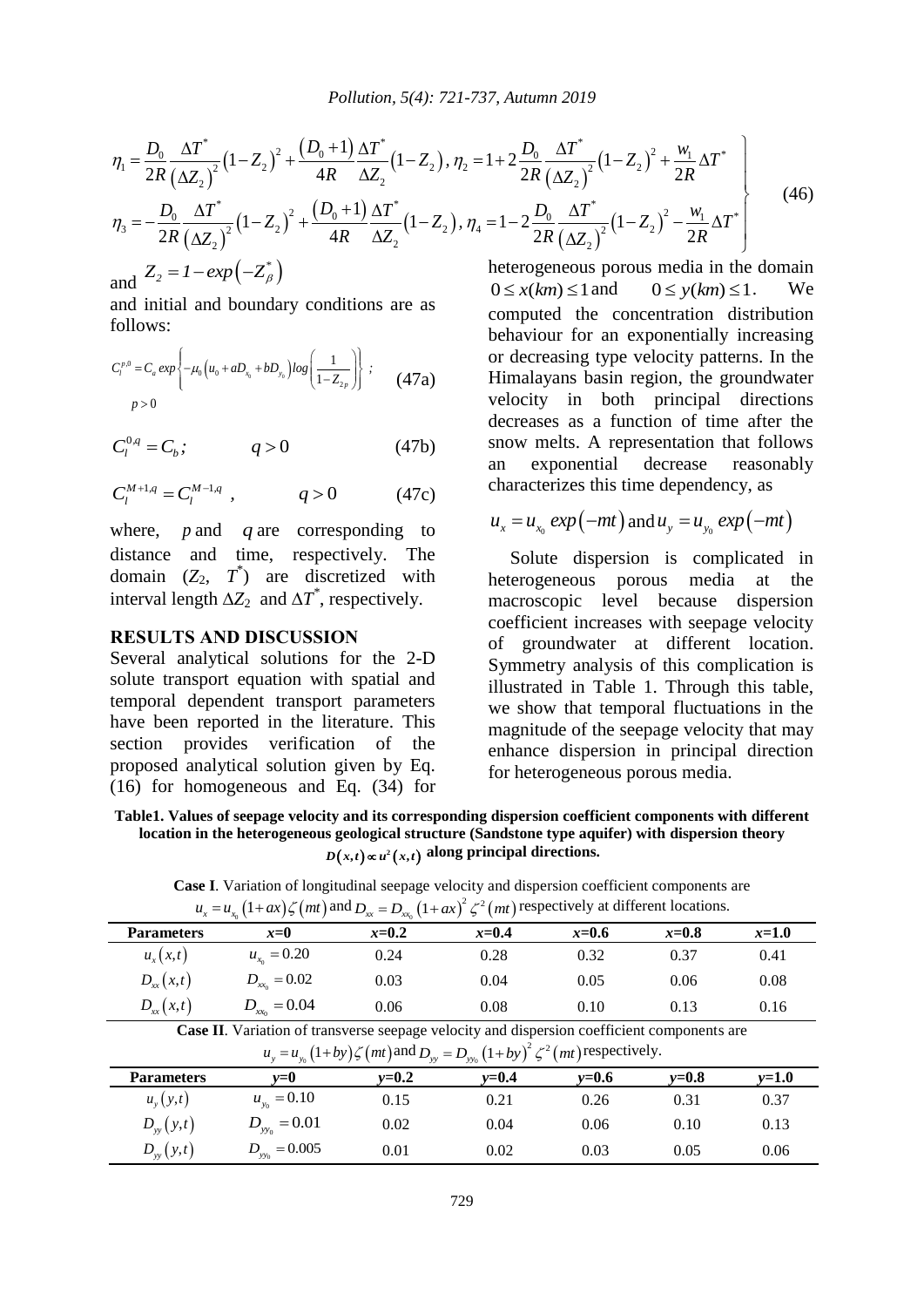|  | Thakur, C. K., et al. |  |  |  |  |
|--|-----------------------|--|--|--|--|
|--|-----------------------|--|--|--|--|

**Table 2. The Default Parameter values**

| <b>Parameters</b>                                                                          | Value                                                 |
|--------------------------------------------------------------------------------------------|-------------------------------------------------------|
| Solute concentration in inflow reservoir $(C_0)$                                           | $1.0$ mg/km <sup>3</sup>                              |
| Input source concentration $(C_i)$                                                         | $0.001$ mg/km <sup>3</sup>                            |
| Initial seepage velocity component in principle direction ( $u_{r_n}$ and $u_{v_n}$ ).     | $0.2$ km/yr and $0.1$ km/yr                           |
| Initial dispersion coefficient component in principle direction ( $D_{xx}$ and $D_{yy}$ ). | 0.02 km <sup>2</sup> /yr and 0.01 km <sup>2</sup> /yr |
| Resistive coefficient (m).                                                                 | 0.15/yr                                               |
| First order decay rate for solid phase ( $\mu_0$ ).                                        | $0.2$ /yr                                             |
| First order decay rate for liquid phase $(\mu_{0}^{*})$ .                                  | 0.6/yr                                                |
| Porosity of sandstone aquifer                                                              | 0.30                                                  |



**Fig. 2. Schematic diagram of concentration profile in the homogeneous and heterogeneous medium**  (sandstone type aquifer) for different time intervals  $(1 \le t(yr) \le 3)$ .

In hydrological sciences, the various geological properties of porous formation take part in solute contaminant transport through its pores. Figure 2 demonstrates the concentration distribution pattern for the homogeneous and heterogeneous medium for a sandstone ( $\eta = 0.30$ ) aquifer at time 1, 2 and 3*yr*, respectively. The same concentration values occur at the source point of domain in both homogeneous and heterogeneous porous medium. The concentration increases as a function of time and decreases with increasing distance. In case of a heterogeneous medium, initially the concentration values are smaller than that for the homogenous medium for all time. For both principal directions of flow, the concentration pattern becomes the same for both mediums.

#### **Effect of variation in velocity pattern**

Figure 3(a) illustrates the difference between sinusoidal and exponential (increasing and decreasing) type velocity patterns in a homogeneous aquifer (sandstone) for fixed time  $(t = 6$ yr).Intrinsic to the initial and boundary conditions, the concentration decreases smoothly from the maximum value at the origin to smaller values at larger distances. The curves for increasing and decreasing velocity appear to differ little, but show a much farther penetration of the concentration front than for the sinusoidal velocity.

The curves presented in Figure 3(b) correspond to the pollutant concentration and time for different positions with exponential velocity patterns  $(u_x = u_{x_0}e^{-mt}, u_y = u_{y_0}e^{-mt}$  and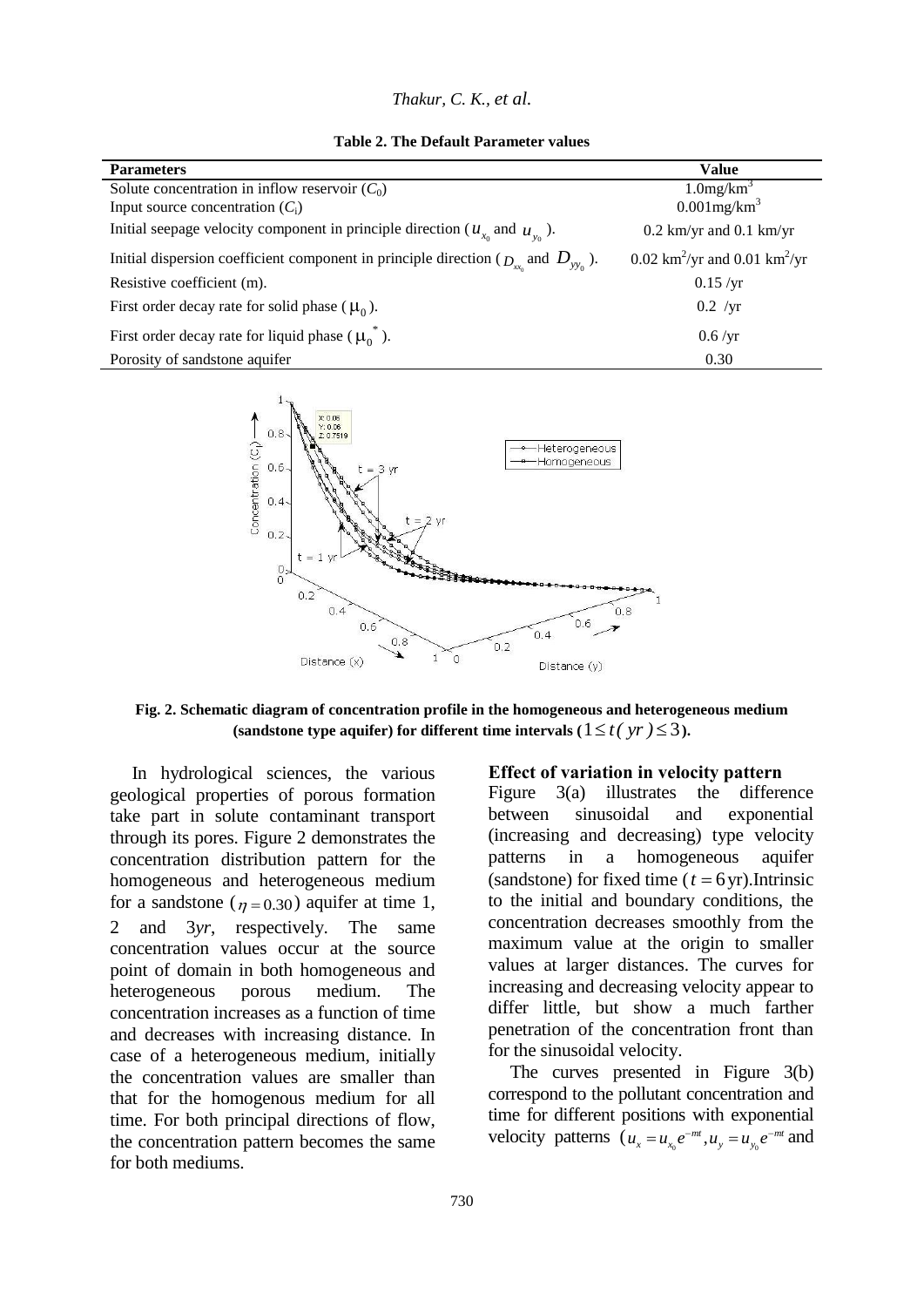$u_x = u_{x_0} e^{mt}$ ,  $u_y = u_{y_0} e^{mt}$ . Results are shown for two locations  $x = 0.50$ ,  $y = 0.00$  and  $x = 0.50$ ,  $y = 0.50$  for these exponential velocity component patterns. It is apparent that the initial breakthrough at these points is

earlier for the case of increasing velocity, and that it occurs later for the position with equal *x-* and *y-* coordinates, as it is farther away from the origin than the location on the *y*axis.



**Fig. 3. (a) Concentration distribution patterns in the homogeneous medium (Sandstone) with the different types of velocity patterns for fixed time (t=6yr). (b) Contaminant concentrations versus time for different**  spatial point with different velocity components patterns  $u_x = u_{x_0} e^{-mt}$ ,  $u_y = u_{y_0} e^{-mt}$ **and**  $u_x = u_{x_0} e^{mt}$ ,  $u_y = u_{y_0} e^{mt}$ ) in the homogeneous porous media (Sandstone). These figures were drawn for  $\rho = 2.49, \phi = 0.30, \mu = 0.06, \mu^* = 0.02 \text{ and } m = 0.15.$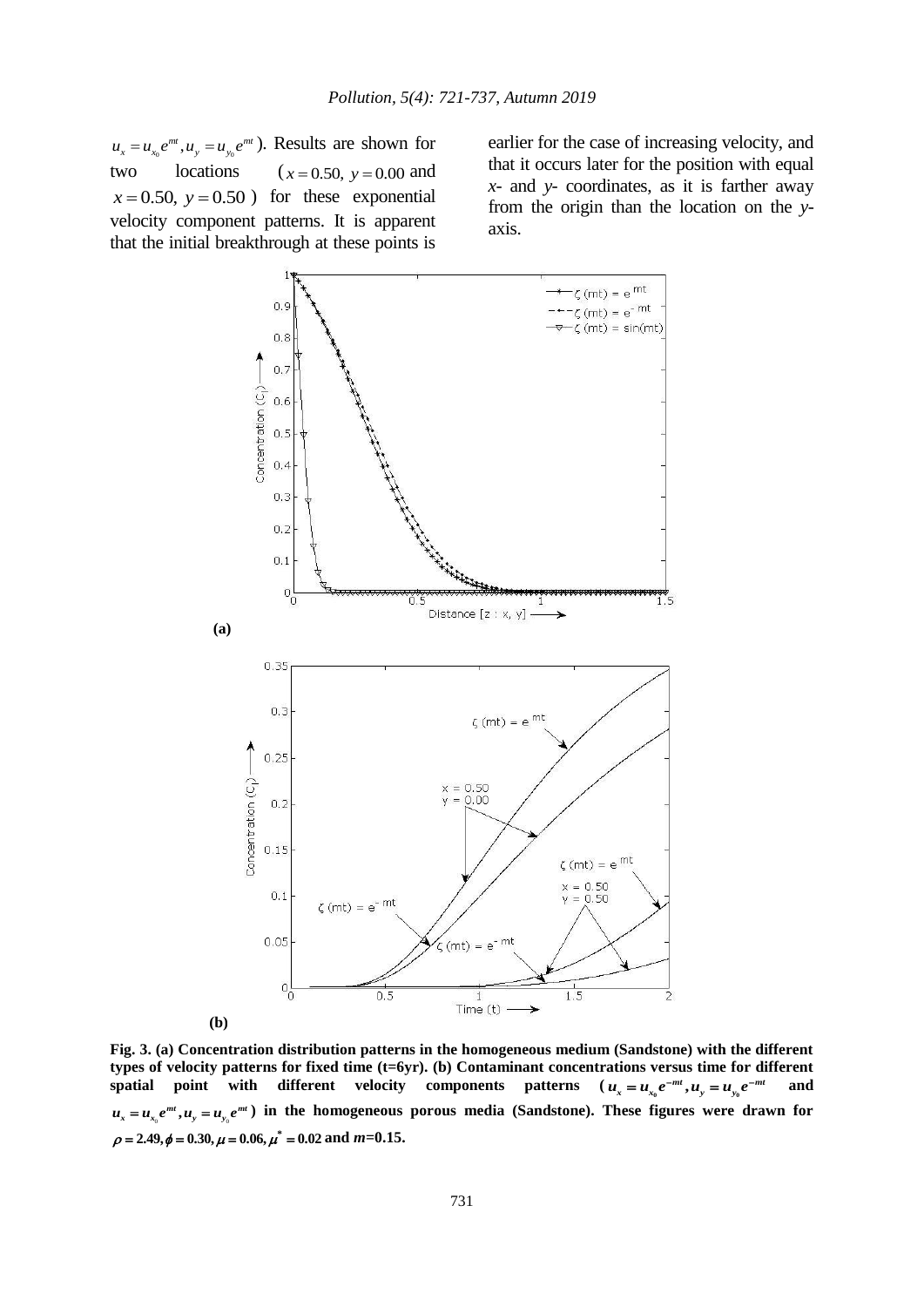#### **Effect of variation with spatial point**

Figure 4(a) plots concentration as a function of time for an exponential decreasing source with different *x-* positions (*x*=0.50, 0.55, 0.60) and for a fixed *y-* position (*y*=0.50). The concentration increases faster as a point is closer to the origin. At location  $x=0.60$ , *y*= 0.50 have leads to a slower solute transport process. The output concentration illustrates in Table 4for both the porous medium. In Figure 4(b) concentration breakthrough at different positions is shown for a heterogeneous aquifer subject to heterogeneity  $a=1$ ,  $b=-2.6$ . Since heterogeneous aquifer are characterized by a complex heterogeneous spatial structure that strongly affect the dynamics of solute transport and fluid flow. For the heterogeneous aquifer, it is apparent that the concentration initially is larger than for the homogeneous one, and that it slowly decreases till a time of about 0.7 yr. After that, it increases for all shown points, and faster as the points are closer to the origin. The concentration values are provided in Table 4.



**Fig. 4. (a) Concentration scales for an exponential source input in the homogeneous porous medium with different positions. (b) Concentrations distribution in the heterogeneous porous medium (Sandstone aquifer with heterogeneity a=1, b= 206) for different positions. The parameters used are 0 0 0 0 0.20, 0.10, 0.02, 0.01** *u u D D x y xx yy* **and m= 0.15.**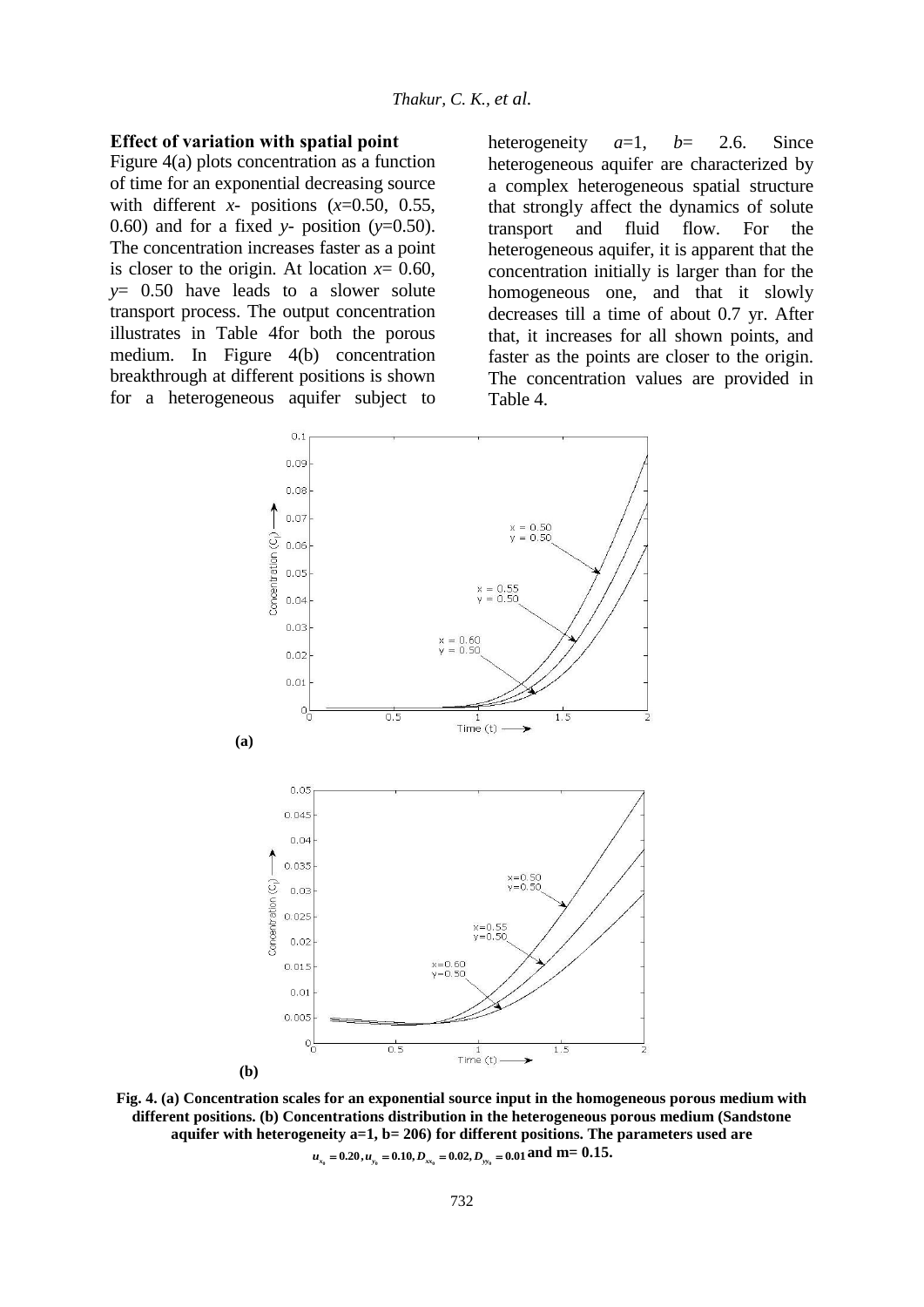Figure 5 addresses the breakthrough curves (BTC) of concentration pattern subject to a temporally exponential decreasing velocity Eq. (29) for heterogeneous geological porous media. From this figure, the model results show that in aquifer filtration, the contaminant migration increase further in the presence of the organic matter and many bacterial particles. The contaminant zone after *t*=1*yr* of heterogeneous layer is originated from the water flow with a high contaminant concentration level. The concentration level decreases with the increasing value of  $x$ - positions  $(x=0.25, 0.35)$  in the case of constant *y-* position (*y*= 0.25). Also, the concentration pattern corresponding to the location  $(x= 0.00, y= 0.50)$  shows much more variation with increment in time than at the location ( $x=0.50$ ,  $y=0.00$ ).

Figure 6(a) and 6(b) illustrate the 2D surface plots of the concentration distribution for a homogeneous and a heterogeneous porous medium, respectively at fixed time  $(t=4yr)$  for the sandstone aquifer.

The concentration values initially increase from the source point of the domain and beyond this, concentration values decrease along principal directions of flow observed for color bar in Figure 6(a). As Figure 6(b) predict, the concentration surface in the heterogeneous porous medium decrease faster than for homogeneous one of Figure 6(a).

Figure 7 predicted the contour representation of relative solute concentration distribution in heterogeneous medium for sandstone (aquifer) formation. The concentration value attains the same along with the slope of the concentration and the value of concentration increases successively from the origin of the domain at fixed time  $(t=4yr)$ .

The concentration distribution patterns of both the porous structure are explained with the help of table and figures. The results obtained using analytical methods were compared with numerical one for both the porous media as shown in Figure 8 (a) and (b). It is observed that difference between the concentration values at different locations in homogeneous and heterogeneous porous media is almost negligible.



**Fig. 5. Relative solute concentration profile of contaminant in the heterogeneous porous media (Sandstone aquifer**  $\rho = 2.49, \theta = 0.30$  for the different position. Parameter estimates are  $c_0 = 1.0, c_i = 0.001, a = 1$  and  $b = 1$ **2.6.**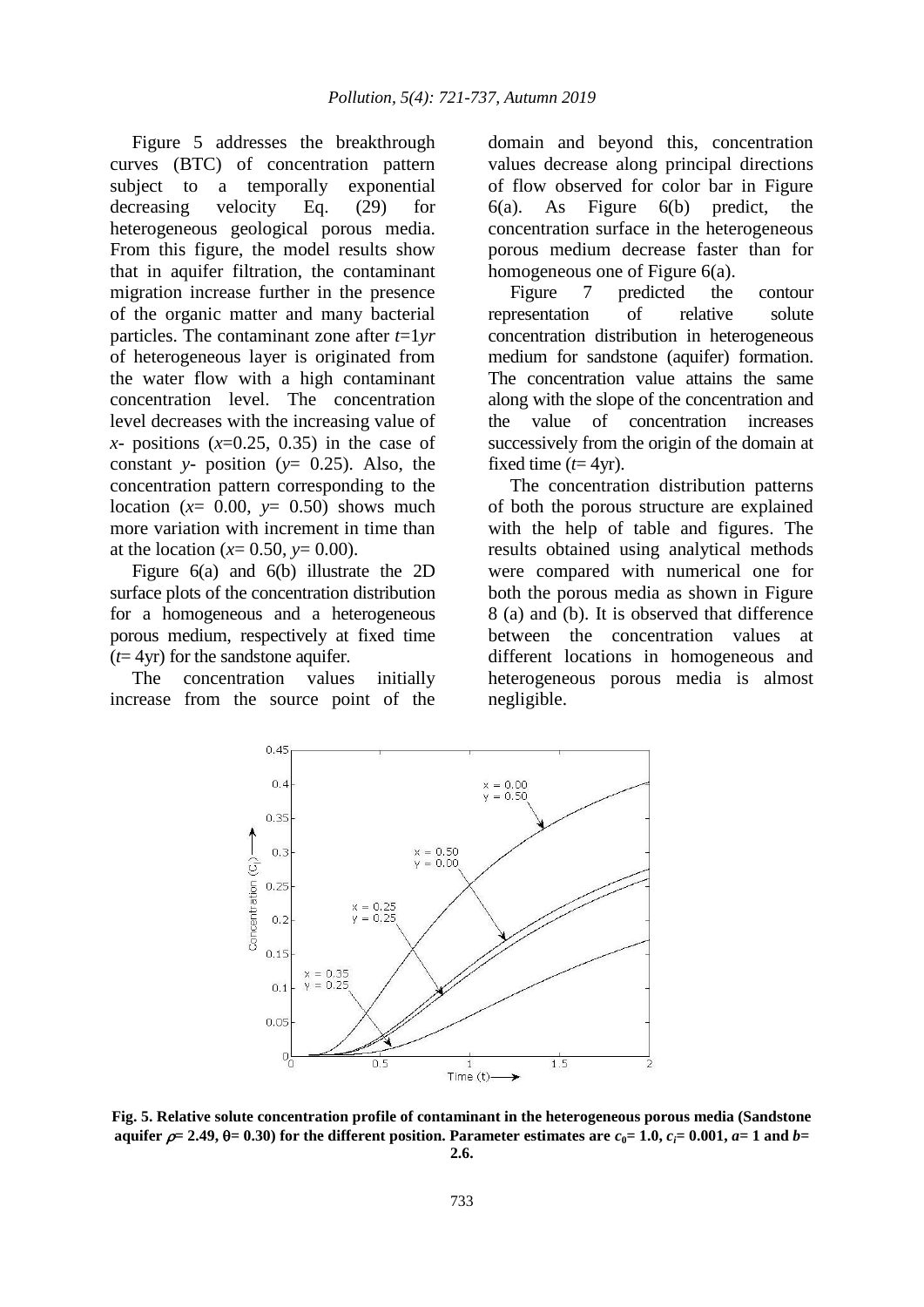*Thakur, C. K., et al.*



**Fig. 6. (a) The predicted concentration distribution surface curve in homogeneous soil columns for sandstone type aquifer at fixed time (***t***= 4***yr***). (b) The surface curve of solute concentration distribution in heterogeneous layer for sandstone type aquifer at fixed time**  $(t=4yr)$ **.** 



**Fig. 7. The predicted concentration contour plot distribution in heterogeneous soil columns at (***x***= 0.5 km) by using best estimated parameters at fixed time (***t***= 4***yr***).**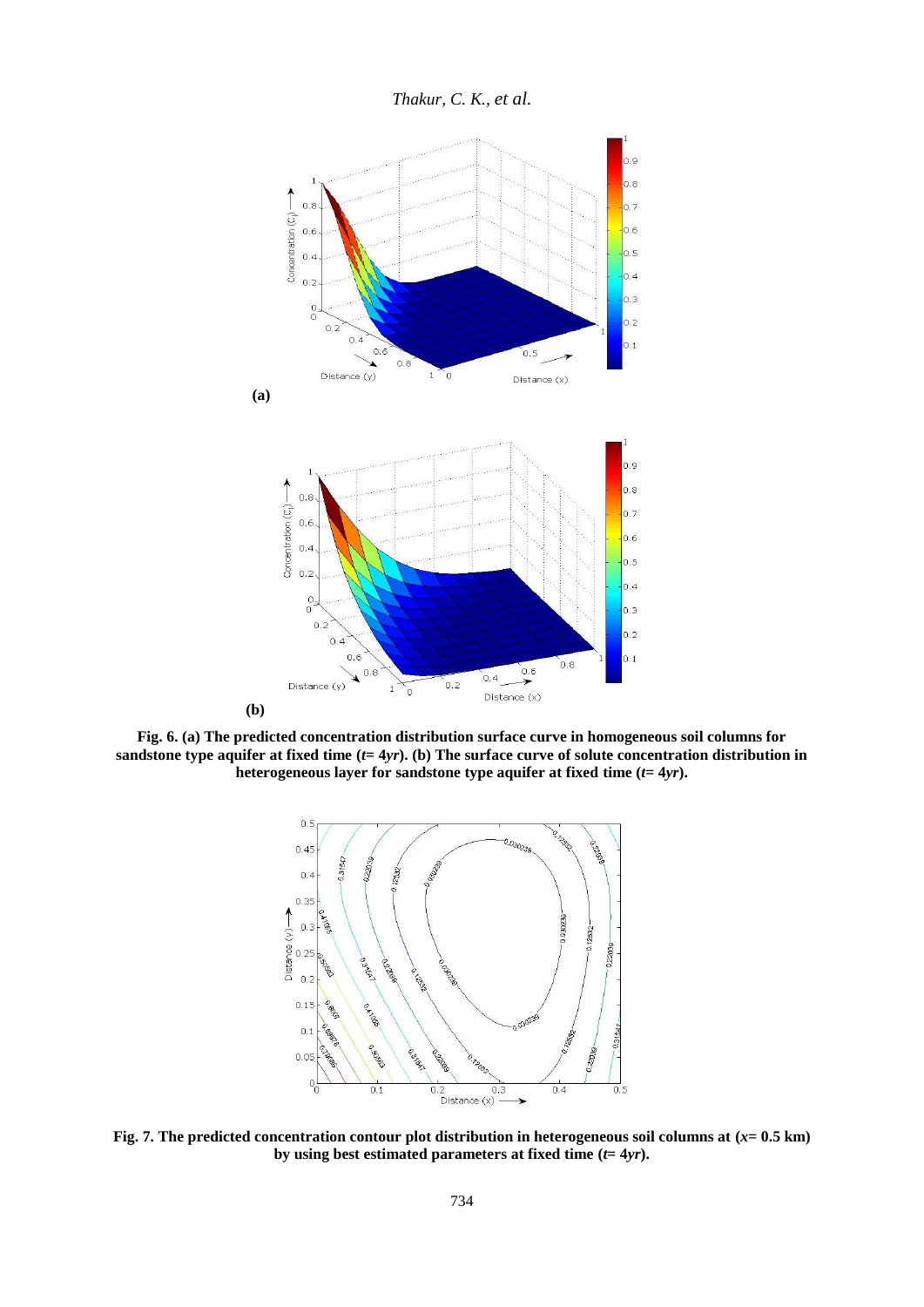

**Fig.** 8. (a) Comparison of the proposed analytical solution with the numerical solution at  $(t=6yr)$  for the **homogenous porous media using the best-estimated parameters. (b) Comparison of concentration distribution pattern through the analytical approach with the numerical solution at a fixed time (***t***= 6***yr***) for the heterogeneous porous media.**

The accuracy and efficiency of the numerical solution is discussed with root mean square error (RMSE) defined as:

2 1  $1 \leftarrow N$  $RMSE = \sqrt{\frac{1}{N} \sum_{i=1}^{N} |\Delta c_i|^2}$  where,  $\Delta c = c_{analytical} - c_{numerical}$ 

and given below in Table5.

|  |  | Table 5. RMSE for the homogeneous and heterogeneous mediums at $t = 6yr$ duration. |  |  |
|--|--|------------------------------------------------------------------------------------|--|--|
|  |  |                                                                                    |  |  |

| <b>Medium</b>   |                                                         | <b>Homogeneous</b>                           | <b>Heterogeneous</b>                                    |                                              |  |
|-----------------|---------------------------------------------------------|----------------------------------------------|---------------------------------------------------------|----------------------------------------------|--|
| <b>Location</b> | <b>Analytical Values</b><br>$(C_{\textit{analytical}})$ | <b>Numerical Values</b><br>$(C_{numerical})$ | <b>Analytical Values</b><br>$(C_{\textit{analytical}})$ | <b>Numerical Values</b><br>$(C_{numerical})$ |  |
| $x=0.1=y$       | 0.6812                                                  | 0.6408                                       | 0.5391                                                  | 0.5692                                       |  |
| $x=0.2=y$       | 0.4516                                                  | 0.4031                                       | 0.3110                                                  | 0.3118                                       |  |
| $x=0.3=y$       | 0.2645                                                  | 0.2480                                       | 0.1814                                                  | 0.1546                                       |  |
| $x=0.4=y$       | 0.1156                                                  | 0.1484                                       | 0.1014                                                  | 0.0553                                       |  |
| $x=0.5=y$       | 0.0329                                                  | 0.0857                                       | 0.0524                                                  | 0.0087                                       |  |
| $x=0.6=y$       | 0.0068                                                  | 0.0471                                       | 0.0249                                                  | 0.0004                                       |  |
| $x=0.7=y$       | 0.0025                                                  | 0.0240                                       | 0.0115                                                  | 0.0002                                       |  |
| $x=0.8=y$       | 0.0020                                                  | 0.0108                                       | 0.0063                                                  | 0.0002                                       |  |
| $x=0.9=y$       | 0.0019                                                  | 0.0033                                       | 0.0055                                                  | 0.0002                                       |  |
|                 | RMS Error= $0.0342$                                     |                                              |                                                         | <b>RMS</b> Error= 0.0728                     |  |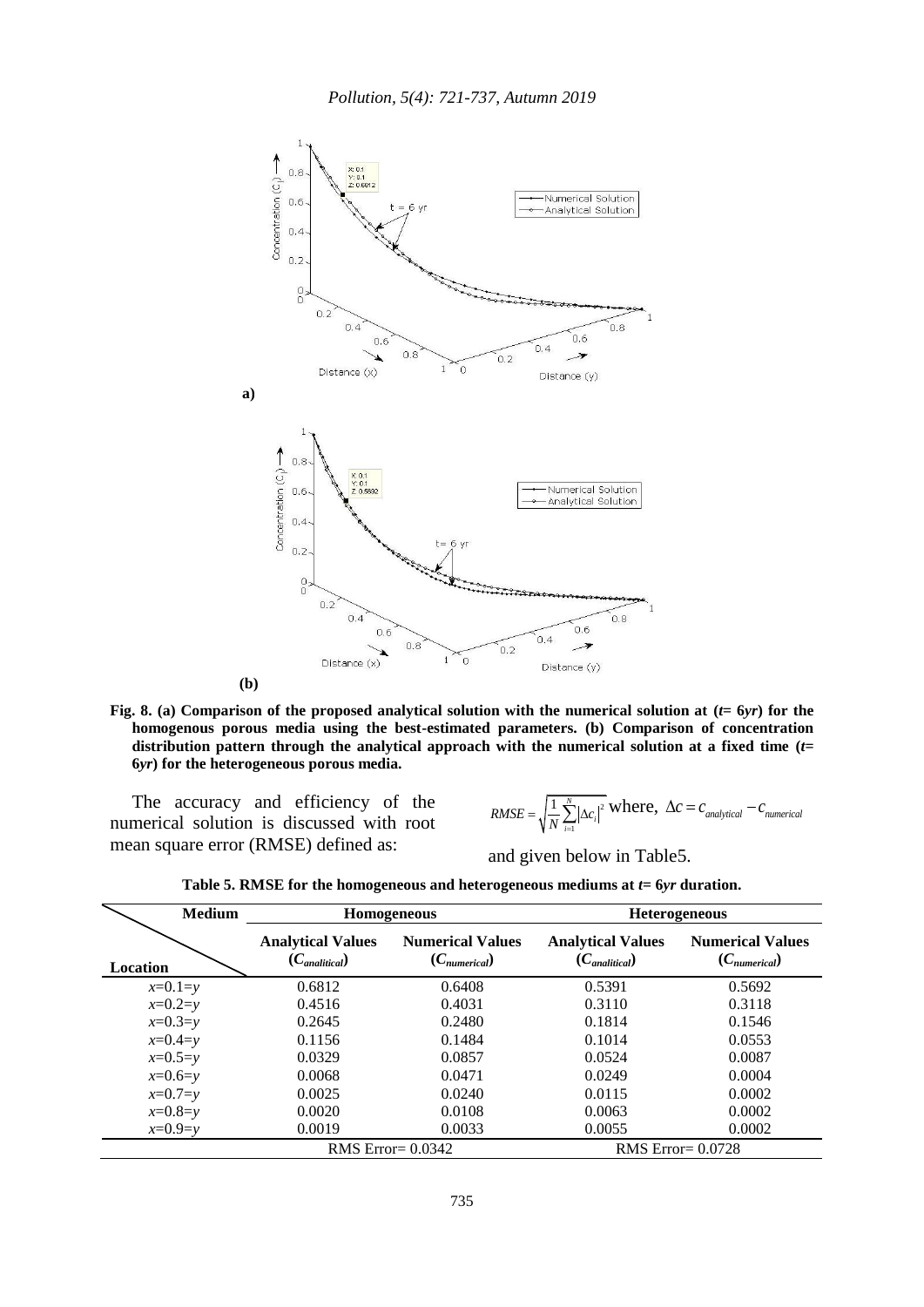# **CONCLUSION**

In this present paper, two-dimensional transport of solute is discussed in homogeneous and heterogeneous geological deposits. Analytical solution is developed by using the Laplace transformation technique for the case of spatially dependent initial and flux boundary conditions. For such situations, the concentration decreases rapidly in the direction of flow, but builds up with increasing time. By varying the initial and boundary conditions and velocity field, a set of concentration profile can be generated. The analytical solutions enable the consideration of new benchmark cases for assessing the quality of numerical solutions. Error analysis is also made for homogenous and heterogeneous medium and root mean square error (RMSE) is found i.e., 0.0342 and 0.0728 respectively.

# **ACKNOWLEDGEMENT**

Authors are thankful to Indian Institute of Technology (Indian School of Mines), Dhanbad for providing financial support to doctoral students under the JRF scheme. Also, we are thankful to the editor and learned referee for their valuable suggestions which helped to improve the quality of paper.

#### **REFERENCES**

Aral, M. M. and Liao, B. (1996). Analytical solutions for two-dimensional transport equation with time-dependent dispersion coefficients. J. Hydrol. Eng., 1(1); 20-32.

Basha, H. A. and El-Habel, F. S. (1993). Analytical solution of the one-dimensional time-dependent transport equation. Water Resour. Res., 29(9); 3209-3214.

Bear, J. (1972). Dynamics of fluids in porous media. (New York: Elsevier).

Belyaev, A. Y., Dzhamalov, R. G., Medovar, Y. A. and Yushmanov, I. O. (2007). Assessment of groundwater inflow in urban territories. Water Resour., 34(5); 496-500.

Broadbridge, P., Moitsheki, R. J. and Edwards, M. P. (2002). Analytical solutions for two-dimensional solute transport with velocity-dependent dispersion. Environmental mechanics: water, mass and energy transfer in the biosphere, The Philip Vol., 145-153.

Carnahan, C. L. and Remer, J. S. (1984). Nonequilibrium and equilibrium sorption with a linear sorption isotherm during mass transport through an infinite porous medium: some analytical solutions. J. Hydrol., 73(3-4); 227-258.

Chatterjee, A. and Singh, M. K. (2018). Twodimensional advection-dispersion equation with<br>denth-dependent variable source depth-dependent variable source concentration. Pollut., 4(1); 1-8.

Chen, J. S., Ni, C. F. and Liang, C. P. (2008). Analytical power series solutions to the twodimensional advection-dispersion equation with<br>distance-dependent dispersivities. Hydrol. dispersivities. Hydrol. Processes., 22(24); 4670-4678.

Chen, J. S., Chen, J. T., Liu, C. W., Liang, C. P. and Lin, C. W. (2011). Analytical solutions to twodimensional advection-dispersion equation in cylindrical coordinates in finite domain subject to first-and third-type inlet boundary conditions. J. Hydrol., 405; 522-531.

Cremer, C. J., Neuweiler, I., Bechtold, M. and Vanderborght, J. (2016). Solute transport in heterogeneous soil with time-dependent boundary conditions. Vadose Zone J., 15(6); 2-17.

Hayek, M. (2016). Analytical model for contaminant migration with time-dependent transport parameters. J. Hydrol. Eng., 21(5); 04016009.

Kazezyılmaz-Alhan, C. M. (2008). Analytical solutions for contaminant transport in streams. J. Hydrol., 348(3-4); 524-534.

Khebchareon, M. (2012). Crank-Nicolson finite element for 2-D groundwater flow, advectiondispersion and interphase mass transfer: 1. Model development. Int. J. Numer. Anal. Model., Series B, 3(2); 109-125.

Kumar, A., Jaiswal, D. K. and Kumar, N. (2009). Analytical solutions of one-dimensional advectiondiffusion equation with variable coefficients in a finite domain. J. Earth Syst. Sci., 118(5); 539-549.

Logan, J. D. (1996). Solute transport in porous media with scale-dependent dispersion and periodic boundary conditions. J. Hydrol., 184(3-4); 261-276.

Maraqa, M. A. (2007). Retardation of nonlinearly sorbed solutes in porous media. J. Environ. Eng., 133(12); 1080-1087.

Park, E. and Zhan, H. (2001). Analytical solutions of contaminant transport from finite one-, two-, and three-dimensional sources in a finite-thickness aquifer. J. Contam. Hydrol., 53; 41-61.